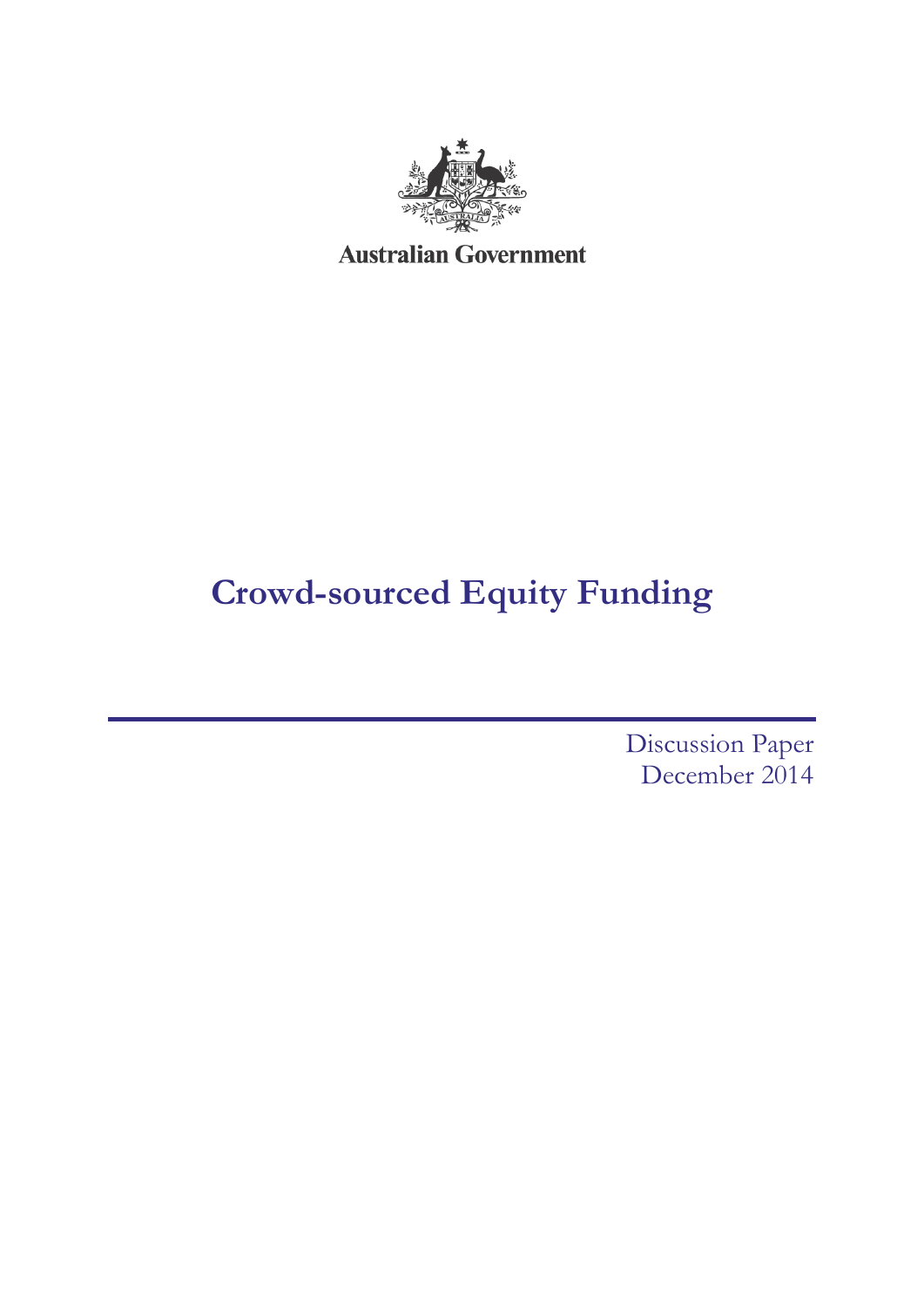#### © Commonwealth of Australia 2014

#### ISBN 978-1-925220-17-9

This publication is available for your use under a [Creative Commons Attribution 3.0 Australia](http://creativecommons.org/licenses/by/3.0/au/deed.en) licence, with the exception of the Commonwealth Coat of Arms, the Treasury logo, photographs, images, signatures and where otherwise stated. The full licence terms are available from [http://creativecommons.org/licenses/by/3.0/au/legalcode.](http://creativecommons.org/licenses/by/3.0/au/legalcode)



Use of Treasury material under a [Creative Commons Attribution 3.0 Australia](http://creativecommons.org/licenses/by/3.0/au/deed.en) licence requires you to attribute the work (but not in any way that suggests that the Treasury endorses you or your use of the work).

#### *Treasury material used 'as supplied'.*

Provided you have not modified or transformed Treasury material in any way including, for example, by changing the Treasury text; calculating percentage changes; graphing or charting data; or deriving new statistics from published Treasury statistics — then Treasury prefers the following attribution:

*Source: The Australian Government the Treasury*.

#### **Derivative material**

If you have modified or transformed Treasury material, or derived new material from those of the Treasury in any way, then Treasury prefers the following attribution:

*Based on The Australian Government the Treasury data*.

#### **Use of the Coat of Arms**

The terms under which the Coat of Arms can be used are set out on the It's an Honour website (see [www.itsanhonour.gov.au\)](http://www.itsanhonour.gov.au/).

#### **Other Uses**

Inquiries regarding this licence and any other use of this document are welcome at:

Manager Communications The Treasury Langton Crescent Parkes ACT 2600 Email: [medialiaison@treasury.gov.au](mailto:medialiaison@treasury.gov.au)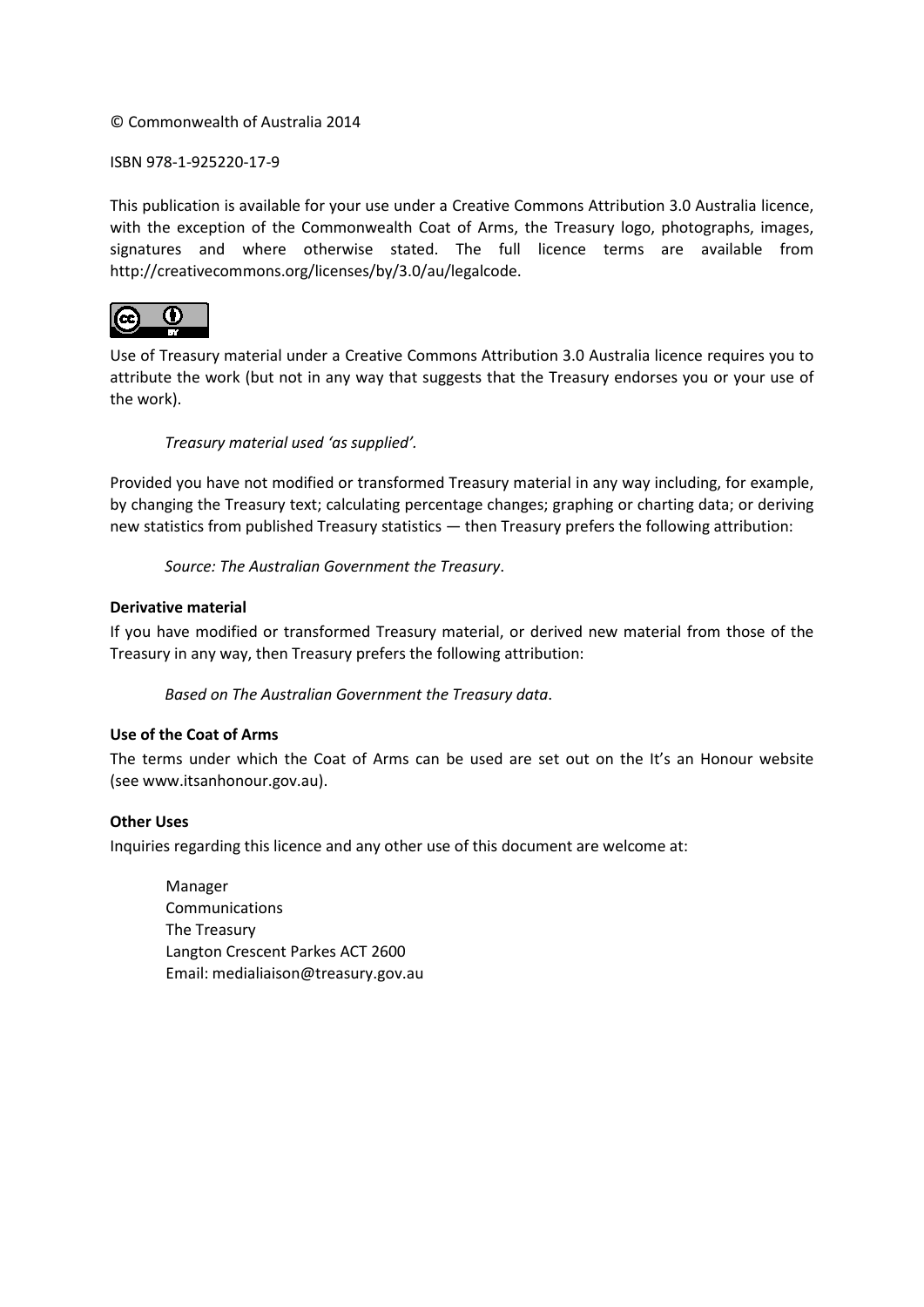## CONSULTATION PROCESS

#### REQUEST FOR FEEDBACK AND COMMENTS

A public consultation process will run from 8 December 2014 to 6 February 2015.

### CLOSING DATE FOR SUBMISSIONS: 6 FEBRUARY 2015

| Email:     | csef@treasury.gov.au                                          |
|------------|---------------------------------------------------------------|
| Mail:      | Manager<br>Financial System Assessment Unit                   |
|            | <b>Financial System and Services Division</b><br>The Treasury |
|            | Langton Crescent<br>PARKES ACT 2600                           |
| Enquiries: | Enquiries can be initially directed to Kurt Hockey            |
|            |                                                               |

Phone: 02 6263 2028

#### PROVIDING A CONFIDENTIAL RESPONSE

All information (including name and address details) contained in formal submissions will be made available to the public on the Australian Treasury website, unless it is indicated that you would like all or part of your submission to remain confidential. Automatically generated confidentiality statements in emails do not suffice for this purpose. Respondents who would like part of their submission to remain confidential should provide this information marked in a separate document.

A request made under the *Freedom of Information Act 1982* (Commonwealth) for a submission marked 'confidential' to be made available will be determined in accordance with that Act.

#### NEXT STEPS FOLLOWING THE PUBLIC CONSULTATION PROCESS

Stakeholder feedback to the public consultation process will inform the Government's consideration of a future regulatory framework for crowd-sourced equity funding (CSEF) in Australia. Once the public consultation process is concluded, further targeted consultation may be necessary to clarify any issues or questions which arise from the initial consultation period.

This consultation paper also represents the Government's Early Assessment Regulation Impact Statement (RIS). The RIS process is part of the Government's commitment towards better regulation that delivers net benefits for businesses and the community. The objective of the Early Assessment RIS is to inform the Government's decision about how to proceed with CSEF based on evidence and feedback from stakeholders. This will underpin the subsequent Final Assessment RIS, which will build on this document by discussing the results of the consultation process, the evidence that has been gathered and how the final conclusion is reached.

Both the Early and Final Assessment stage RISs will be published on the Office of Best Practice Regulation's website.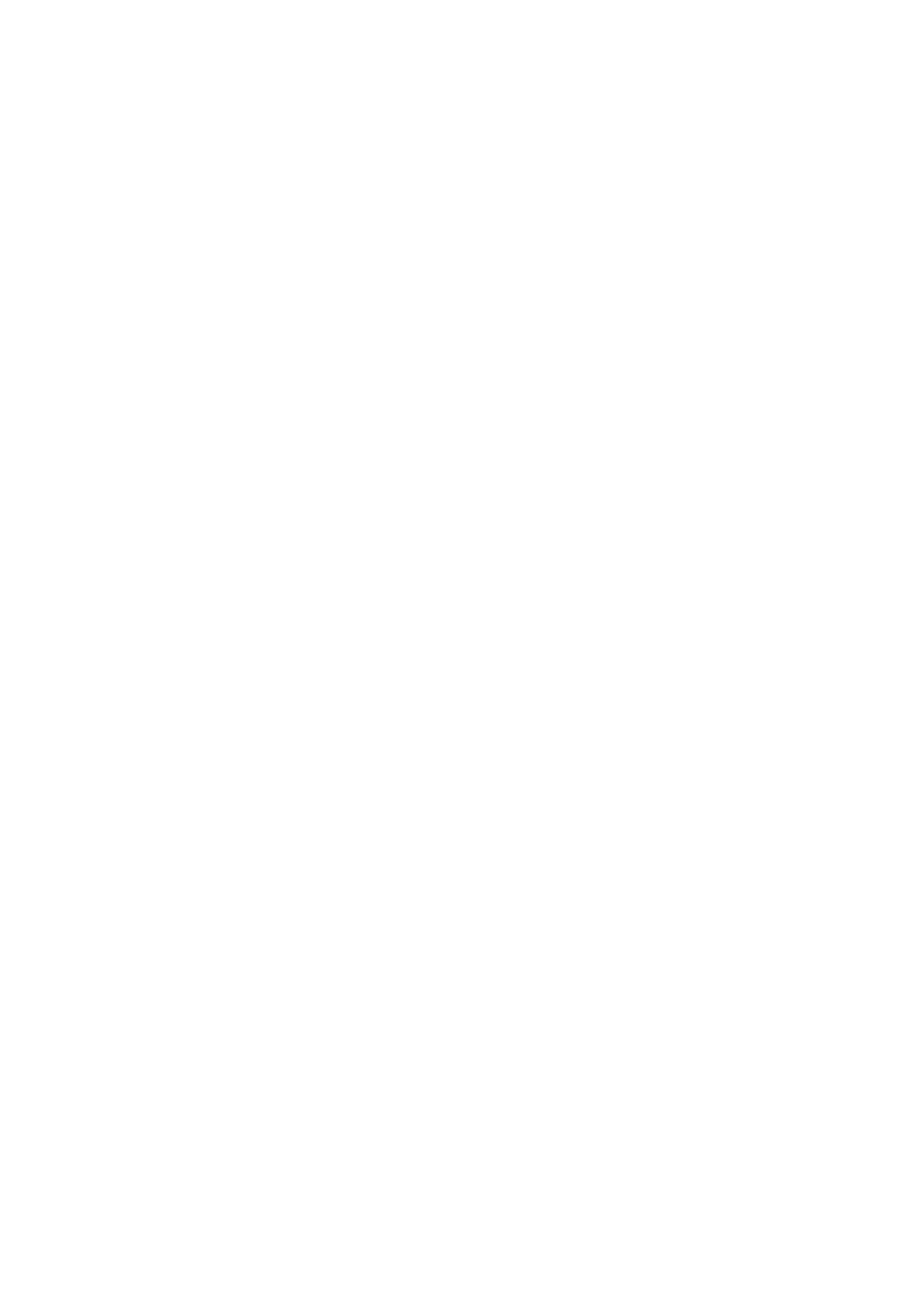## **TABLE OF CONTENTS**

| 1.1 |  |  |
|-----|--|--|
| 1.2 |  |  |
| 1.3 |  |  |
| 1.4 |  |  |
|     |  |  |
|     |  |  |
| 3.1 |  |  |
| 3.2 |  |  |
| 3.3 |  |  |
|     |  |  |
| 4.1 |  |  |
| 4.2 |  |  |
| 4.3 |  |  |
|     |  |  |
|     |  |  |
|     |  |  |
|     |  |  |
| 8.1 |  |  |
| 8.2 |  |  |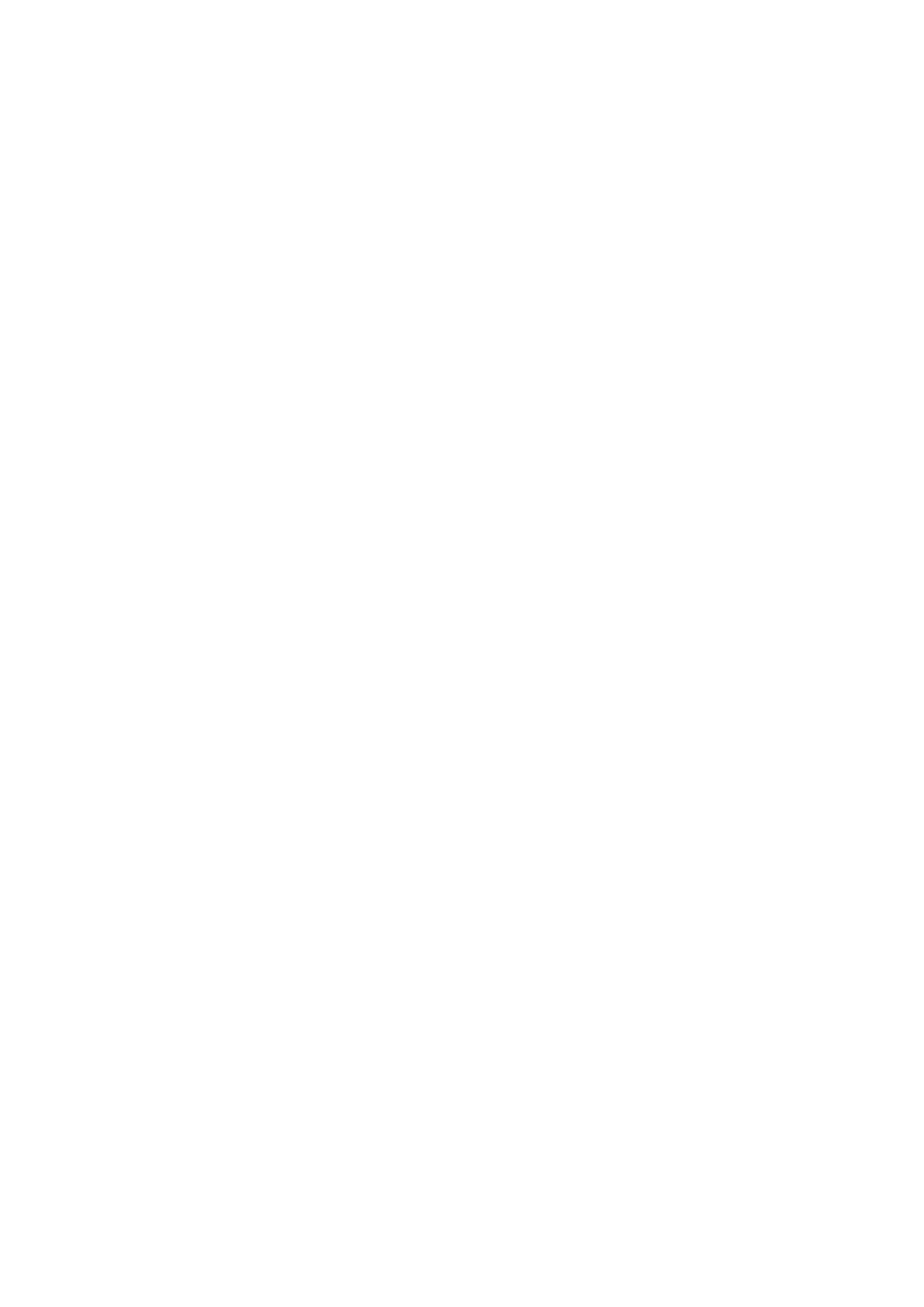### **FOREWORD**





The Government is committed to creating the right conditions to drive growth and create jobs.

As part of the Government's Economic Action Strategy, the recently released Industry Innovation and Competitiveness Agenda (IICA) brings together and builds on the Government's economic reform efforts to make the most of Australia's strengths and business opportunities. The IICA provides a framework for boosting Australian industries' competitiveness and driving greater innovation and investment.

Entrepreneurs and small businesses are crucial sources of innovative ideas and products. Ensuring small businesses are able to grow and thrive is vital to creating a dynamic, competitive Australian economy.

The Government has already taken steps to support innovative small businesses, including the recent announcement of reforms to the tax treatment of employee share schemes that will help start-up companies attract and retain high quality staff.

As part of the small business policy taken to the 2013 election, the Government is committed to helping small businesses access finance.

Crowd-sourced equity funding (CSEF) is an emerging form of funding that allows entrepreneurs to raise funds online from a large number of small investors. Along with other innovative finance options, including peer-to-peer lending, angel investing and venture capital, CSEF has the potential to increase small businesses and start-ups' access to funds to develop and implement their ideas and products.

However, current regulatory requirements present a barrier to the widespread use of CSEF in Australia. For this reason, one of the measures identified in the IICA is for the Government to consult on a potential regulatory framework to facilitate the use of CSEF in Australia.

This discussion paper forms the basis of the Government's consultation on CSEF. It seeks feedback on aspects of potential CSEF models, including a model recommended by the Corporations and Markets Advisory Committee in a report on CSEF released in June 2014, as well as a model similar to that recently implemented in New Zealand.

I encourage all those who have an interest in facilitating CSEF in Australia to comment on this discussion paper.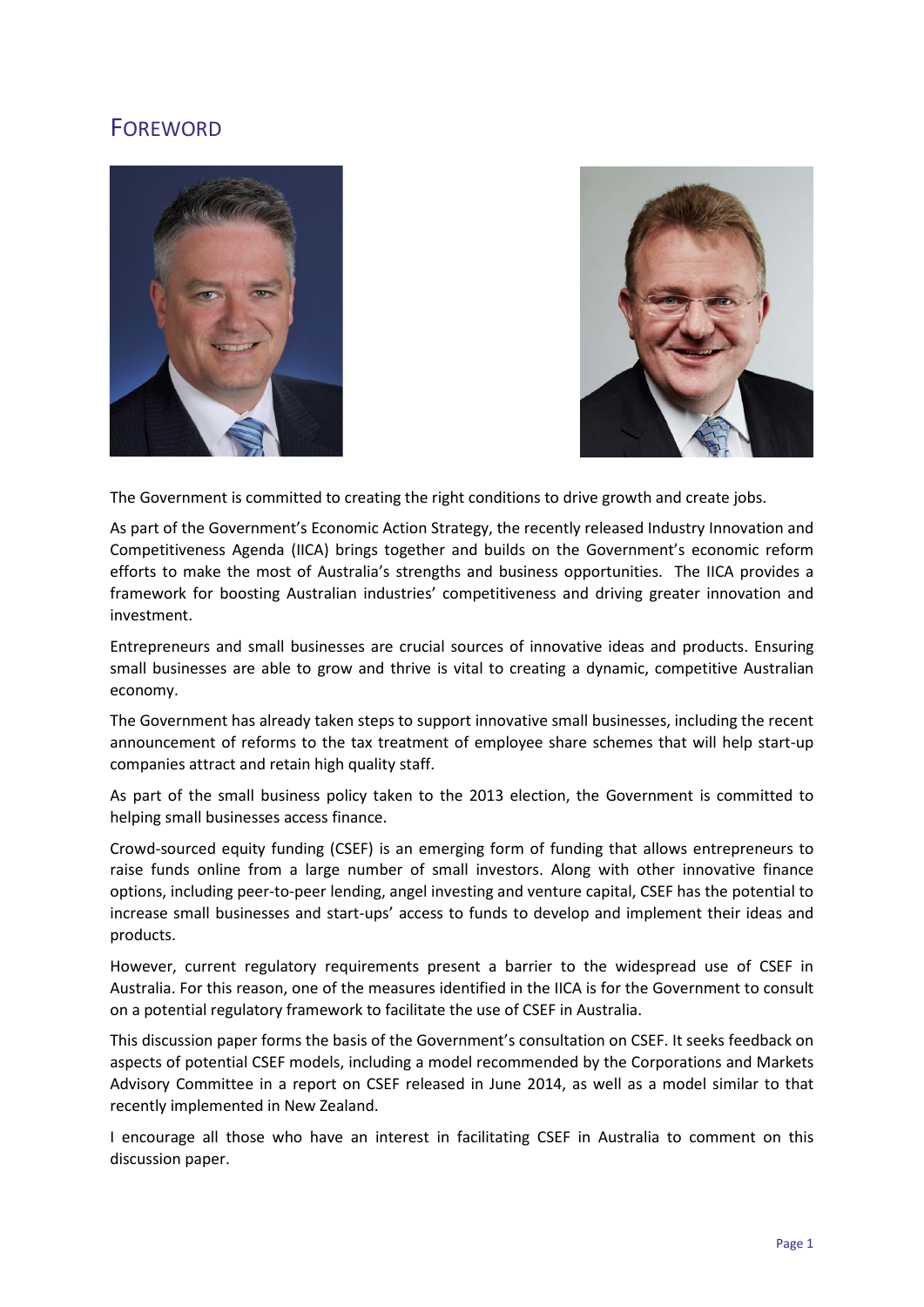The deadline for submissions is 6 Februrary 2015.

I look forward to working with the community and industry to ensure that the Government strikes the right balance between supporting investment, reducing compliance costs (including for small business) and maintaining an appropriate level of investor protection and confidence in CSEF.

**Senator the Hon Mathias Cormann The Hon Bruce Billson Minister for Finance Minister for Small Business Acting Assistant Treasurer**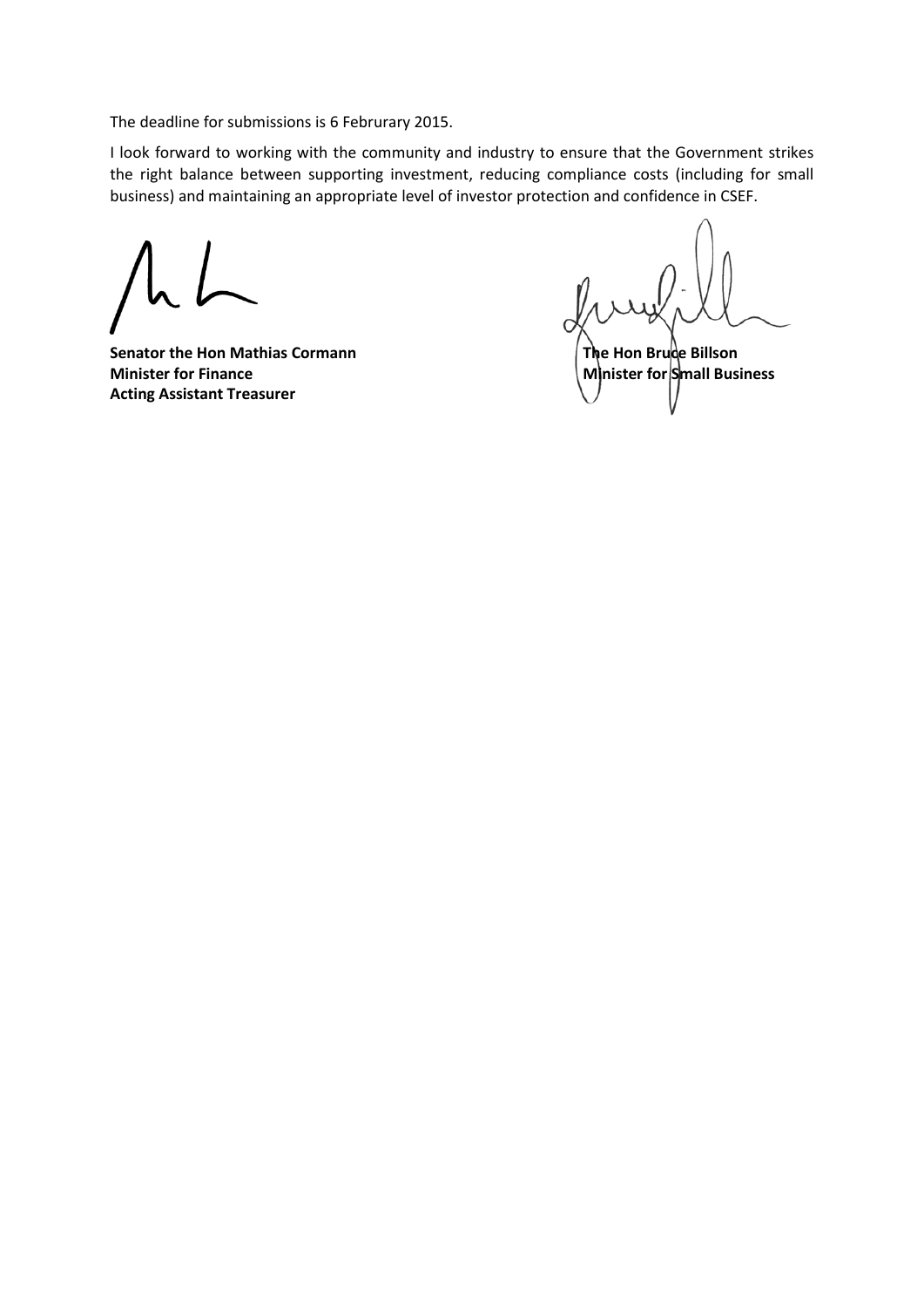## 1. OPPORTUNITIES PRESENTED BY CROWD-SOURCED EQUITY FUNDING (CSEF)

### 1.1 THE NEED FOR INNOVATION

Productivity growth has long been identified as a core driver of economic growth. The Australian Government has identified that fostering innovation is an important way of unlocking productivity, both through innovative products and ways of doing things. New funding models that flexibly support emerging firms have the potential to facilitate innovations and contribute to productivity growth. The Government has been considering possible measures to promote innovative activity through the Industry Innovation and Competitiveness Agenda (IICA).

The IICA provides a framework for boosting Australian industries' competitiveness and driving greater innovation and investment. Through the IICA, the Government is working to achieve four overarching ambitions:

- a lower cost, business-friendly environment with less regulation, lower taxes and more competitive markets;
- a more skilled labour force;
- better economic infrastructure; and
- industry policy that fosters innovation and entrepreneurship.

One measure identified in the IICA is to consult on a possible regulatory regime for the implementation of crowd-sourced equity funding (CSEF). CSEF is an innovative type of online fundraising that allows a large number of individuals to make small financial contributions towards a company and take an equity stake in the company in return. It has the potential to provide finance for innovative business ideas that may struggle to attract funding under traditional models.

A number of other jurisdictions including New Zealand, the United States, the United Kingdom and Canada (Ontario) have already, or are in the process of, implementing regulatory regimes for CSEF. The introduction of an appropriate regulatory framework that would facilitate CSEF in Australia would ensure that Australia remains responsive the funding needs of innovative businesses.

### 1.2 THE NEED TO IMPROVE SMALL BUSINESS ACCESS TO FINANCE

Small businesses are a significant driver of productivity and economic growth. However, obtaining affordable finance to fund development of innovative new products is difficult in some cases. As part of its 2013 election commitments on small business, the Government is committed to improving small businesses' access to affordable finance to ensure they have the opportunity to establish and develop.

Difficulties in accessing debt finance can arise as a result of gaps in information between lenders and borrowers. As the provision of debt finance requires an assessment of a business' ability to service the debt, small businesses and start-ups that do not have adequate evidence of past performance or prospects for success can face particular challenges accessing credit. Similarly, lenders may not be willing to bear the cost of obtaining detailed credit-related information to assess the level of risk involved in lending to a smaller business.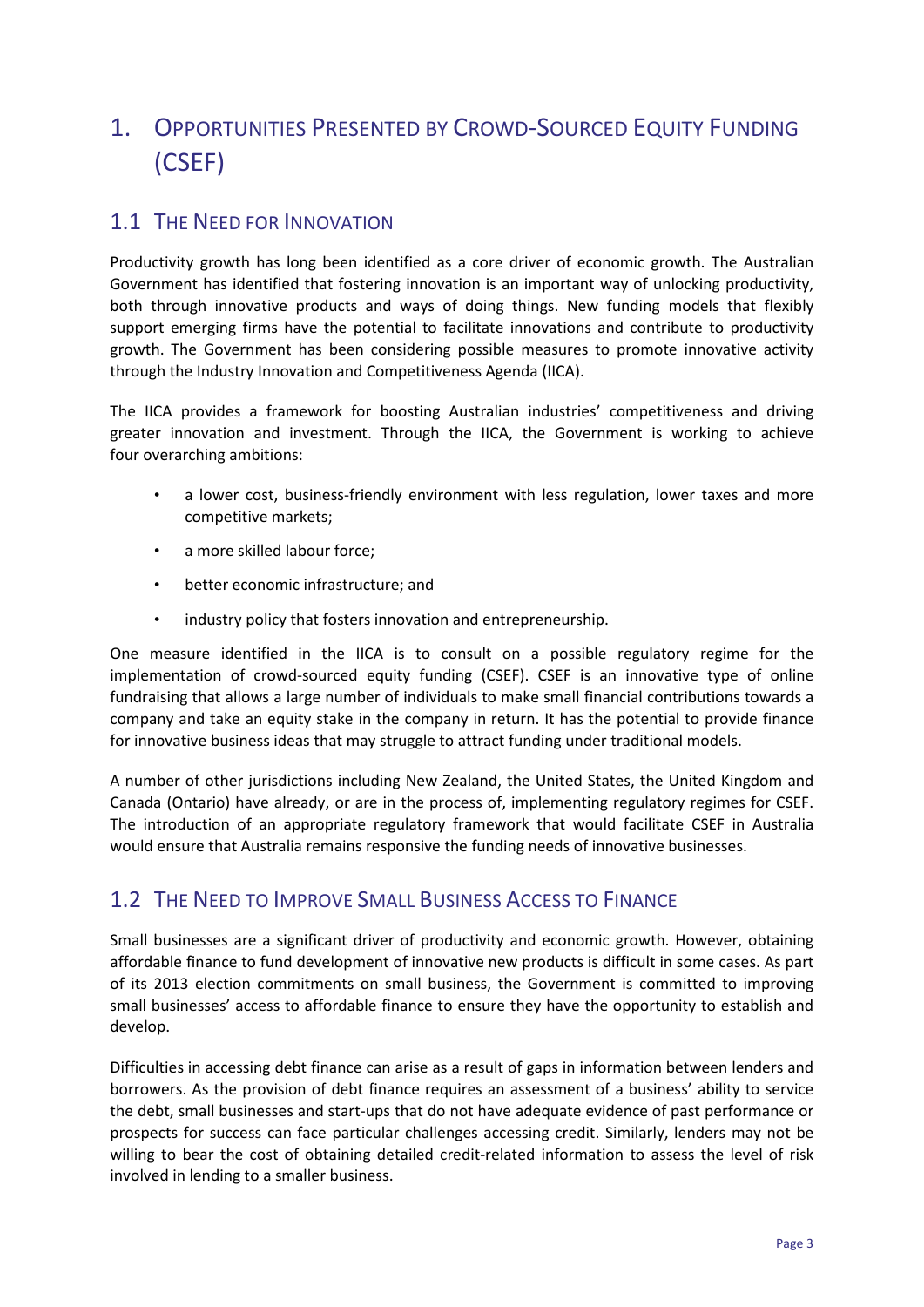Some banks have noted that they decline approximately twice as many loan applications for start-ups as for established small businesses (around 20 per cent compared with eight per cent for small businesses as a whole<sup>[1](#page-9-0)</sup>), at least in part because of the costs involved in assessing this risk. These businesses may also struggle to obtain finance from lenders due to insufficient security being provided in the event of default.

However where a bank loan can be obtained, it may not be well-suited to the business. Bank loans involve regular repayments starting almost immediately, and failure to meet these payments risks default of the loan. In reality the cash flows of start-up businesses can be volatile, making it difficult to meet such regular repayments.

Equity finance may therefore be a more suitable option than debt for start-ups. Unlike debt finance, equity does not require immediate repayments and equity investors generally accept that returns are contingent on profits.

However, as noted in section 1.4, proprietary companies are subject to restrictions on making public offers of equity, while public companies must comply with a range of corporate governance requirements and are generally required to issue a disclosure document. These regulatory requirements for traditional equity sources can often be too burdensome for small businesses and start-ups and as a result the majority of external small business financing is currently obtained through debt finance.

### 1.3 THE ROLE OF CSEF

In recent years, a number of innovative financing mechanisms have emerged that draw on the crowd to expand the funding options available to small businesses including peer-to-peer lending, rewards-based crowdfunding and equity and debt crowdfunding. These mechanisms complement more established financing options by professional investors focused on start-up businesses such as angel investing and venture capital.

If appropriately regulated, CSEF may improve the ability of small businesses to access equity finance.

For small businesses, CSEF could be more useful than traditional equity markets as the compliance costs involved in traditional equity fundraising can be relatively expensive compared to the amount of funds that a small business would generally seek to raise.

Facilitating CSEF in Australia has the potential to provide a competing source of funds for small businesses, reducing their reliance upon bank debt and, potentially, at the margin driving down the cost of finance for small businesses overall. CSEF may be particularly beneficial for the types of businesses that find bank finance more difficult to obtain, such as start-ups and other firms with innovative products.

Facilitating CSEF would also provide additional investment opportunities to retail investors, who are generally unable to be directly involved in early-stage financing activities, such as angel investing, due to the size of investment required. CSEF would allow for retail investors to broaden their range of investments and to become involved in funding products and services that interest them.

**.** 

<span id="page-9-0"></span><sup>1</sup> Small business overall statistic is an average of companies with 0-4 employees and 5-19 employees from ABS cat. no. 8167.0 for 2012-13. Start-up figure is from Treasury industry liaison.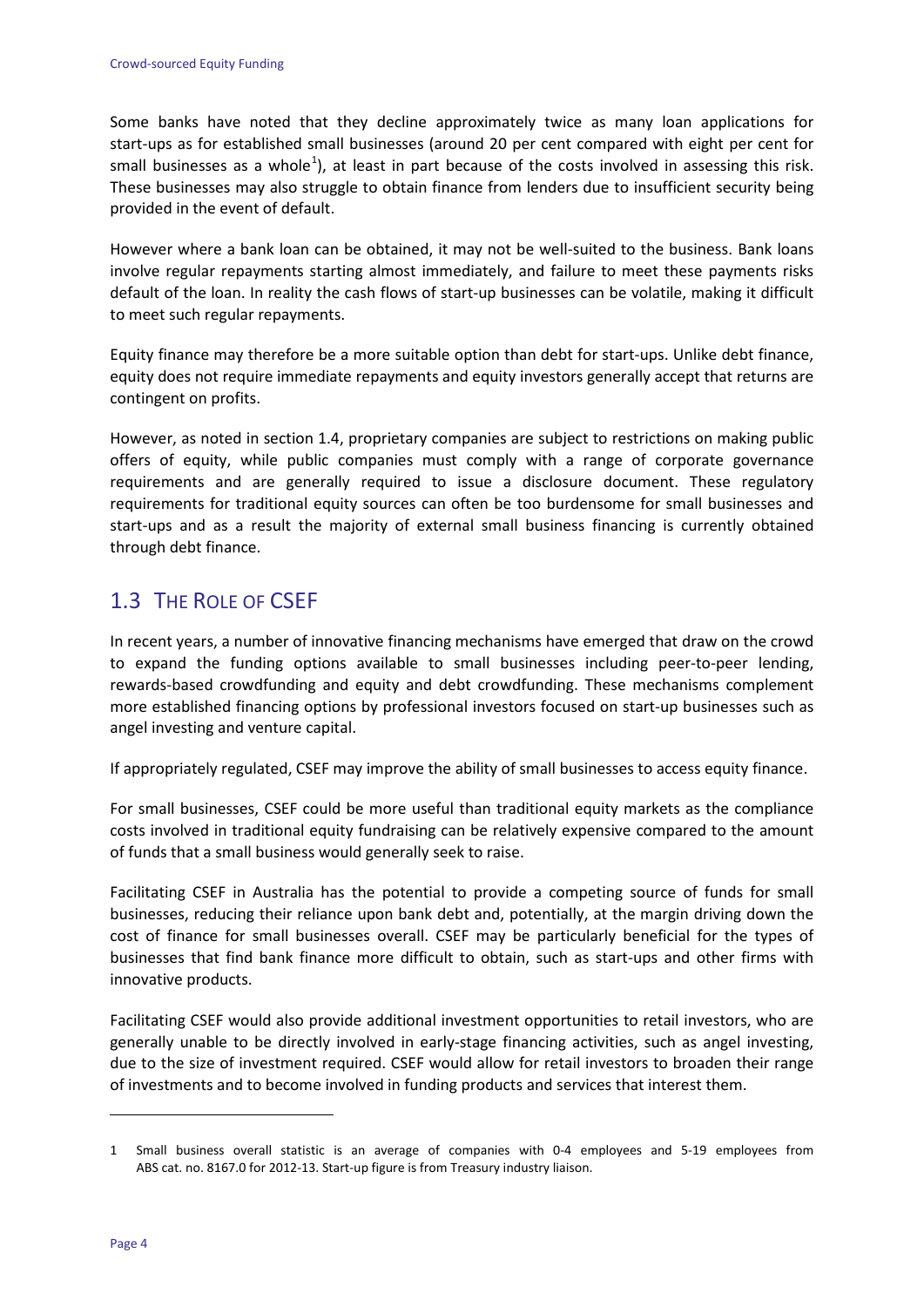However, start-ups generally present higher risks for investors compared to more established companies, particularly those listed on public exchanges, and retail investors would likely face the same information gaps as those faced by lenders. CSEF investments may also be largely illiquid, reducing the ability of investors to exit their investment and may be at greater risk of dilution from later capital raisings than investments in larger companies.

In order for CSEF to be sustainable, any regulatory framework needs to balance reducing the current barriers to CSEF with ensuring that investors continue to have an adequate level of protection from financial and other risks, including fraud, and sufficient information to allow investors to make informed decisions. While establishing a regime that works for issuers and intermediaries will be an important precursor to the success of CSEF, a high failure rate and large investor losses in the early stages of any CSEF regime may result in investors losing confidence in CSEF as an investment mechanism.

### 1.4 REVIEW OF CSEF

Consideration of CSEF and whether it could be facilitated in Australia was referred to the Corporations and Markets Advisory Committee (CAMAC) in June 2013. CAMAC considered the potential of CSEF in Australia and the limitations preventing development of a CSEF regime under current conditions, and reported back in June 2014.

While CSEF has potentially large benefits to fundraisers and, potentially, investors, CAMAC identified significant regulatory barriers to the development of CSEF platforms in Australia. In particular, existing shareholder caps on proprietary companies, which do not allow proprietary companies to have more than 50 non-employee shareholders, limit the scope for small companies to raise funds from a large number of investors.

CAMAC also identified prohibitions on proprietary companies making public offers of equity<sup>[2](#page-10-0)</sup> as a factor preventing CSEF. This prohibition means that proprietary companies are not able to access the large number of small-scale investors that would typically be targeted under a CSEF campaign. There are a small number of exemptions to this restriction, including offering to professional, sophisticated or experienced investors only and 'small scale personal offers', where a personal offer is made and no more than \$2 million is raised in any 12-month period from no more than 20 Australian investors.[3](#page-10-1)

While operating under a public company structure may avoid these issues, this would come with increased costs and compliance requirements such as reporting and corporate governance obligations that may be too expensive to be an option for small businesses. Public companies making equity offers must use a prospectus (or an information statement in some cases), subject to certain exemptions including the professional, sophisticated, experienced and small scale personal offer exemptions. Disclosure documents can be costly and time consuming to prepare, and small businesses may not be able to use equity for fundraising as a result.

**.** 

<span id="page-10-0"></span><sup>2</sup> *Corporations Act 2001*, s113(3), subject to exceptions for offers to existing shareholders and employees of the company or subsidiary.

<span id="page-10-1"></span><sup>3</sup> *Corporations Act 2001*, s708.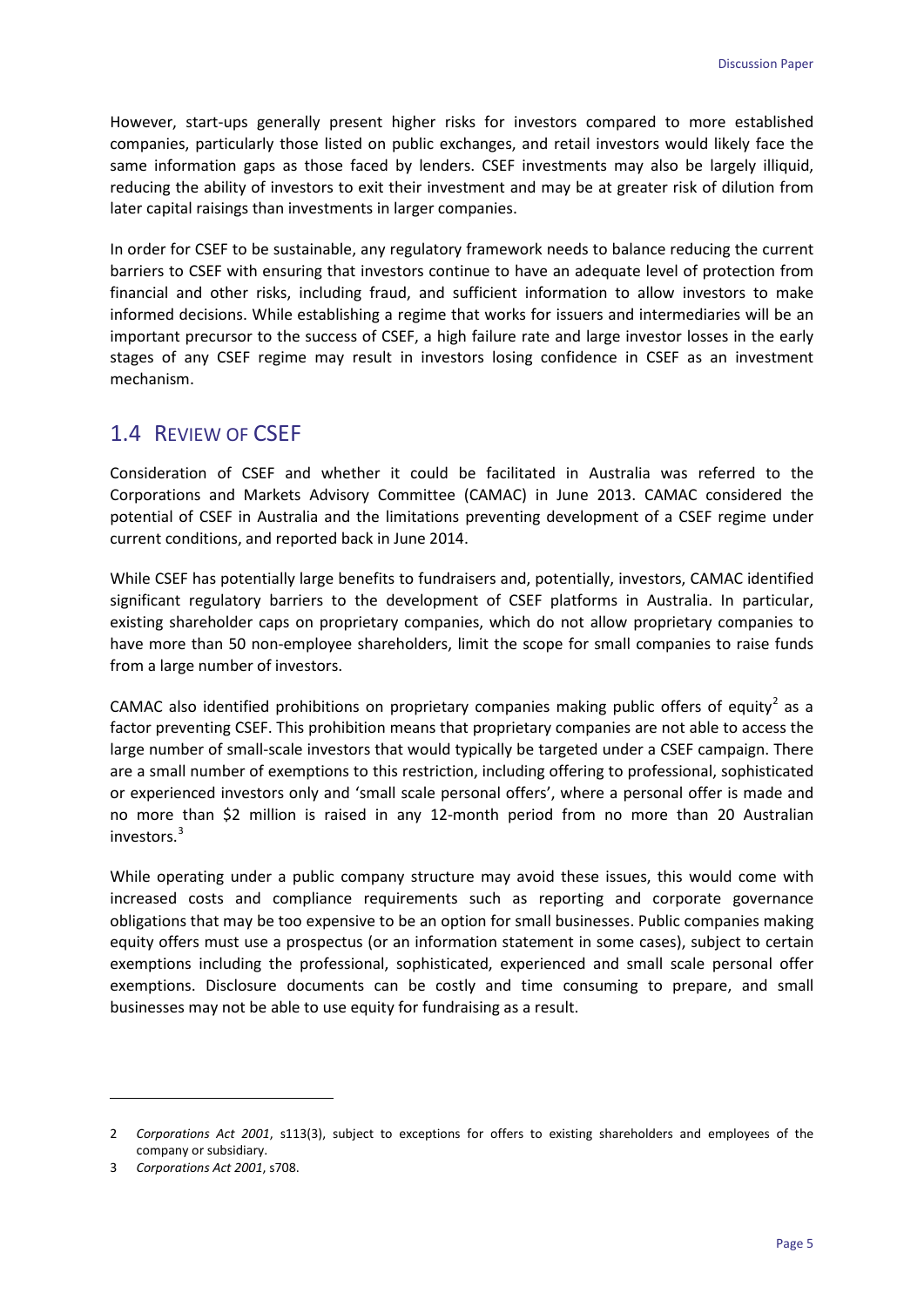Overall, CAMAC formed the view that CSEF should be facilitated in Australia, but that existing legislation created a barrier. CAMAC recommended that a regulatory regime for CSEF be developed, as has been done in several overseas jurisdictions, so that equity fundraising may become available to a wider range of companies.

#### **Questions**

- 1. Is the main barrier to the use of CSEF in Australia a lack of a CSEF regulatory structure, or are there other barriers, such as a lack of sustainable investor demand?
- 2. Do the existing mechanisms of the managed investment scheme regime and the small scale personal offer exemption sufficiently facilitate online offers of equity in small companies?
- 3. Other than the restrictions identified above in relation to limitations on proprietary companies, public company compliance requirements and disclosure, are there any other barriers to the use of CSEF in Australia?
- 4. Should any CSEF regime focus on the financing needs of small businesses and start-ups only, or is there a broader fundraising role?

## 2. WHY IS GOVERNMENT ACTION NEEDED?

The main barriers to widespread use of CSEF in Australia that CAMAC identified are regulatory in nature. These barriers are not easily able to be addressed by potential CSEF participants.

There are currently a small number of operators of online platforms offering investment in Australian start-ups. Under current legislation, none of the platforms are able to make its services available to all investors. Instead, they offer their services either only to wholesale investors via a managed investment scheme, or utilise the small scale personal offer exemption and an ASIC class order that provides relief from certain regulatory requirements.<sup>[4](#page-11-0)</sup> While these mechanisms may be suitable for some companies and investors, they do not comprehensively address the barriers to CSEF in Australia and in particular, do not allow offers to be made to the 'crowd'.

<span id="page-11-0"></span><sup>4</sup> ASIC Class Order 02/273: Business Introduction or Matching Services.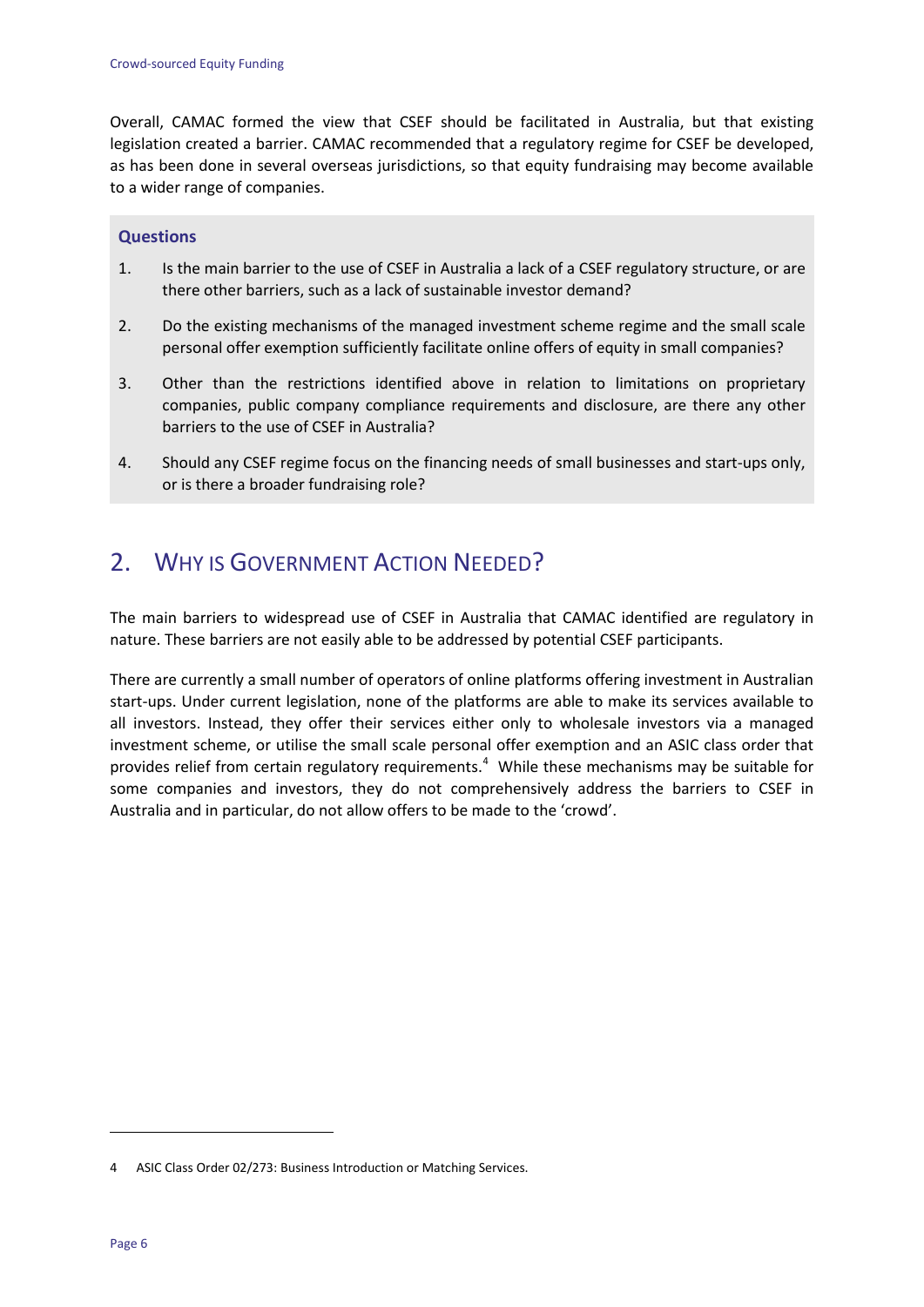### 3. POLICY OPTIONS

The Government has considered the features of a number of models to address barriers to CSEF. Three options are outlined in this section in order to elicit stakeholder feedback and draw out the key elements of any potential model that may continue to present a barrier to effective facilitation of CSEF.

- option 1: a regulatory framework based on the CAMAC model;
- option 2: a regulatory framework based on the New Zealand model; and
- option 3: the status quo.

The Government has not made a final decision on its preferred CSEF framework, and is not limiting itself to implementing either the CAMAC or New Zealand models in full. Feedback from the consultation process will assist the Government in developing its preferred approach to CSEF.

The three options have been chosen for consultation as they represent a spectrum of approaches to CSEF. The model recommended by CAMAC draws on an extensive review of approaches implemented or proposed to be implemented by foreign jurisdictions, with a focus on reducing public company compliance costs and minimising risks to investors. As outlined in section 3.2, the model implemented by New Zealand takes a different approach to that of CAMAC in a number of key areas, including public company compliance costs, companies eligible to use CSEF, investor limits and certain intermediary requirements. The status quo option is included as a baseline against which to compare regulatory options, consistent with the Government's requirements for regulation impact statements.

The terminology used to refer to the various participants in CSEF reflects that used in CAMAC's report:

- issuer: a business registered as a company under the *Corporations Act 2001* ('Corporations Act') that wishes to offer its equity through an online intermediary;
- intermediary: an online platform that allows businesses to offer their equity to crowd investors, subject to the requirements of the Corporations Act; and
- investor: a member of the crowd seeking to invest in a CSEF issuer.

### 3.1 OPTION 1: CAMAC MODEL

Option 1 involves the implementation of a CSEF regime based on CAMAC's recommendations. CAMAC recommended the development of a separate legislative framework for CSEF to make it easier for CSEF to be used in Australia.

CAMAC recommended that CSEF issuers be required to be public companies. A new category of public company — the 'exempt public company' — would be created and would be relieved of some of the compliance requirements for public companies for a period of up to three to five years. Such companies would be exempt from requirements for continuous disclosure, holding an annual general meeting, executive remuneration reporting, half-yearly reporting, and appointing an independent auditor and having a financial report audited (unless certain financial thresholds are exceeded).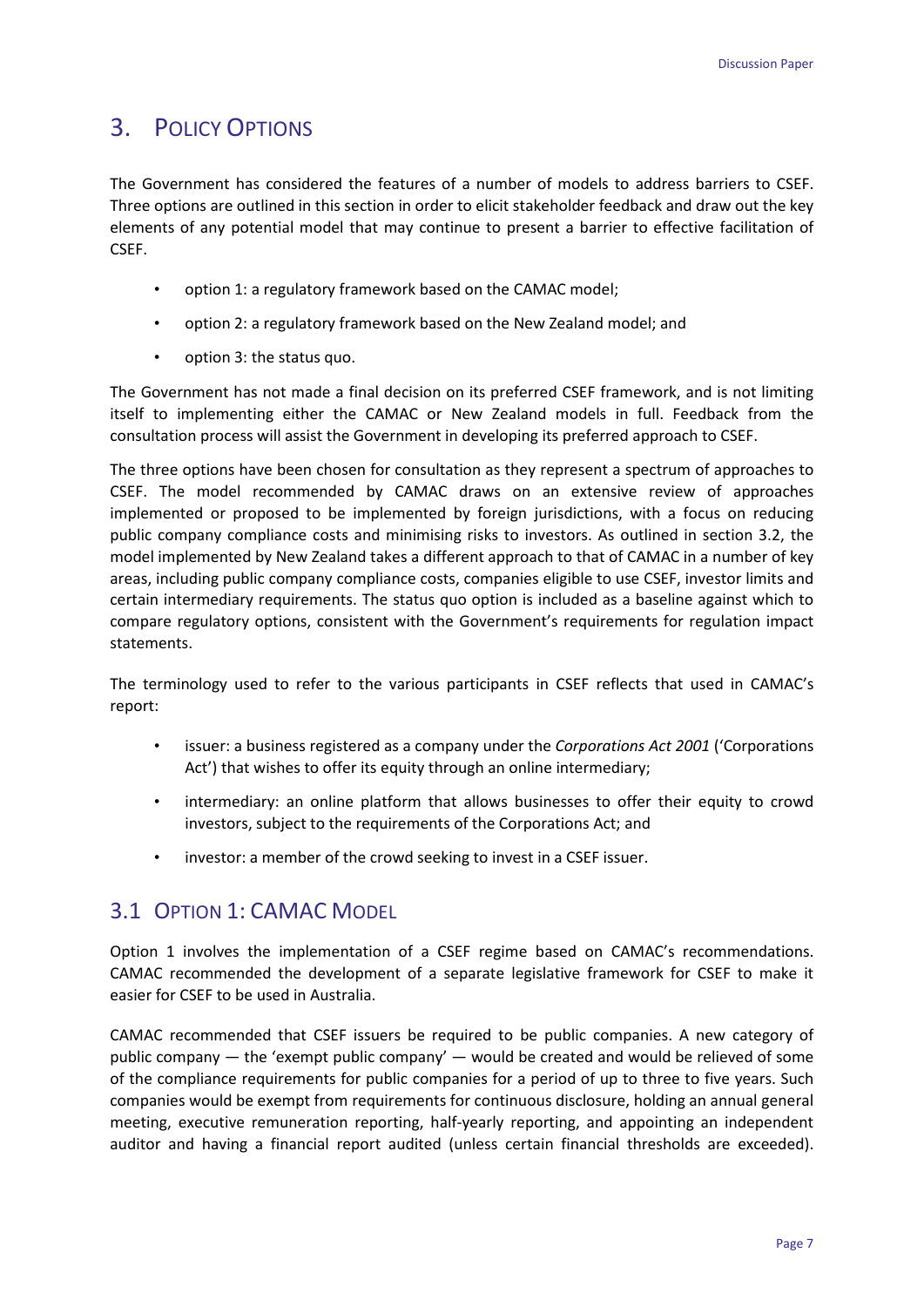CAMAC's recommendations focused on the *Corporations Act 2001*, and it did not propose any changes to any other legislation, including to the tax treatment of exempt public companies.

CAMAC's proposed framework for CSEF fundraising includes:

- for issuers: limitation of the regime to certain small enterprises that have not already raised funds under the existing public offer arrangements, limitation of the regime to one class of fully paid ordinary shares, reduced disclosure requirements, a cap of \$2 million on the amount that can be raised through CSEF in any 12-month period (excluding funds raised under existing exemptions from the need to provide a prospectus to certain wholesale investors), restrictions on advertising of the equity offer and prohibitions on conflict of interest;
- for intermediaries: requirements for intermediaries to have an Australian Financial Services Licence (AFSL) including membership of an external dispute resolution scheme, requirements to undertake limited due diligence and provide risk warnings to investors, provisions to prevent certain conflicts of interest, prohibitions on offering investment advice and on lending to CSEF investors; and
- for investors: investment caps of \$2,500 per investor per 12-month period for any particular CSEF issuer and \$10,000 per investor per 12-month period in total CSEF investment, signature of risk acknowledgement statements prior to investment and cooling off and other withdrawal rights.

Further details on CAMAC's recommendations are included in the Appendix.

### 3.2 OPTION 2: REGULATORY FRAMEWORK BASED ON THE NEW ZEALAND MODEL

Option 2 involves the implementation of the New Zealand model that came into force in April 2014. New Zealand's Financial Markets Authority issued the first financial licence to a CSEF platform in July 2014, with the first CSEF raising completed in mid-September 2014.

New Zealand's model has some broad similarities to CAMAC's proposed scheme, including:

- limitation of the regime to one class of fully paid ordinary shares;
- a cap of \$2 million on the amount that can be raised through CSEF disclosure relief in any 12-month period inclusive of any fundraising via the New Zealand equivalent of the small scale personal offer exemption but excluding investments by wholesale investors;
- requirements for intermediaries to be licensed and belong to an external dispute resolution scheme, undertake limited due diligence checks and provide disclosure statements and risk warnings to investors; and
- investors must sign a risk acknowledgement statement.

Differences in the New Zealand model compared to CAMAC's recommended framework include:

- no CSEF-specific exemptions from public company compliance costs such as financial reporting and audit;
- the regime is not specifically limited to small enterprises;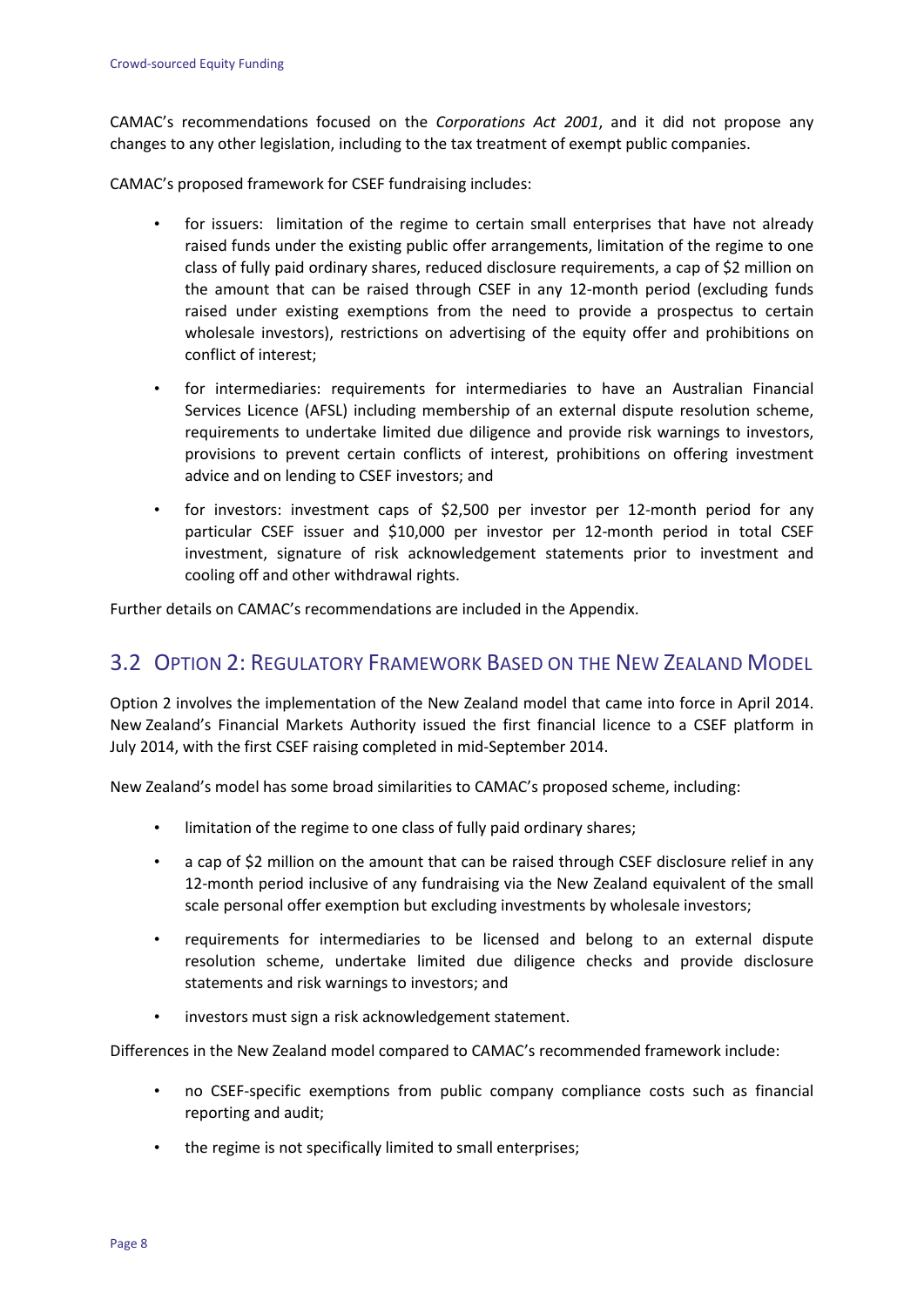- there are minimum disclosure requirements and investment caps are voluntary, with issuers and intermediaries to have in place arrangements to provide greater disclosure where there are no or high voluntary investor caps or the issuer is seeking to raise a significant amount of funds;
- there are no restrictions on intermediaries' fee structures, although fees paid by the issuer must be disclosed; and
- intermediaries are able to invest in issuers using their platform, although details of any investments must be disclosed.

Table 1 compares the key elements of the CAMAC and New Zealand models.

| <b>Issue</b>                                   | <b>CAMAC</b> model                                                                                                                                                                                                                                                                                                    | <b>New Zealand model</b>                                                                                                                                                                                                                            |  |  |  |
|------------------------------------------------|-----------------------------------------------------------------------------------------------------------------------------------------------------------------------------------------------------------------------------------------------------------------------------------------------------------------------|-----------------------------------------------------------------------------------------------------------------------------------------------------------------------------------------------------------------------------------------------------|--|--|--|
| <b>Issuers</b>                                 |                                                                                                                                                                                                                                                                                                                       |                                                                                                                                                                                                                                                     |  |  |  |
| Eligible issuers                               | Australian-incorporated issuers that must<br>be either a public company or an exempt<br>public company.<br>Limited to certain small enterprises that<br>have not raised funds under the existing<br>public offer arrangements.                                                                                        | New Zealand-incorporated companies.                                                                                                                                                                                                                 |  |  |  |
| Relief from public company compliance<br>costs | Available to exempt public companies,<br>with relief from a range of compliance<br>requirements, including annual general<br>meetings, and audit requirements (up to a<br>certain threshold).<br>Exempt status available for a period of up<br>to three to five years, subject to turnover<br>and capital thresholds. | No CSEF-specific exemptions.                                                                                                                                                                                                                        |  |  |  |
| Maximum funds an issuer may raise              | Cap of \$2 million in any 12-month period,<br>excluding funds raised under existing<br>prospectus exemptions for wholesale<br>investors.                                                                                                                                                                              | Cap of \$2 million in any 12-month period,<br>excluding funds raised under existing<br>prospectus exemptions for wholesale<br>investors.                                                                                                            |  |  |  |
| Permitted securities                           | One class of fully paid ordinary shares.                                                                                                                                                                                                                                                                              | One class of fully paid ordinary shares.                                                                                                                                                                                                            |  |  |  |
| Disclosure requirements                        | Reduced disclosure requirements,<br>including a template disclosure document.                                                                                                                                                                                                                                         | Minimum disclosure requirements, with<br>issuers and intermediaries to have in place<br>arrangements to provide greater<br>disclosure where there are no or high<br>voluntary investor caps or the issuer is<br>seeking to raise significant funds. |  |  |  |
| <b>Intermediaries</b>                          |                                                                                                                                                                                                                                                                                                                       |                                                                                                                                                                                                                                                     |  |  |  |
| Licensing                                      | Hold an AFSL and comply with licensing<br>requirements, including membership of an<br>external dispute resolution scheme.                                                                                                                                                                                             | Be licensed and comply with licensing<br>requirements, including membership of an<br>external dispute resolution scheme.                                                                                                                            |  |  |  |
| Due diligence                                  | Undertake limited due diligence checks on<br>the issuer.                                                                                                                                                                                                                                                              | Undertake limited due diligence checks on<br>the issuer.                                                                                                                                                                                            |  |  |  |
| Risk warnings                                  | Provide generic risk warnings to investors.                                                                                                                                                                                                                                                                           | Provide disclosure statements and generic<br>risk warnings to investors.                                                                                                                                                                            |  |  |  |
| Fee structures                                 | Prohibited from being renumerated<br>according to the amount of funds raised by<br>the issuer, or in the securities or other<br>interest of the issuer.                                                                                                                                                               | No restrictions on fee structures, although<br>fees paid by an issuer must be disclosed.                                                                                                                                                            |  |  |  |
| Interests in issuers                           | Prohibited from having a financial interest<br>in an issuer using its website.                                                                                                                                                                                                                                        | Permitted to invest in issuers using their<br>platform, although details of any<br>investments must be disclosed.                                                                                                                                   |  |  |  |
| Provision of investment advice to investors    | Prohibited.                                                                                                                                                                                                                                                                                                           | Not specified in legislation.                                                                                                                                                                                                                       |  |  |  |

#### **Table 1: Key elements of the CAMAC and New Zealand models**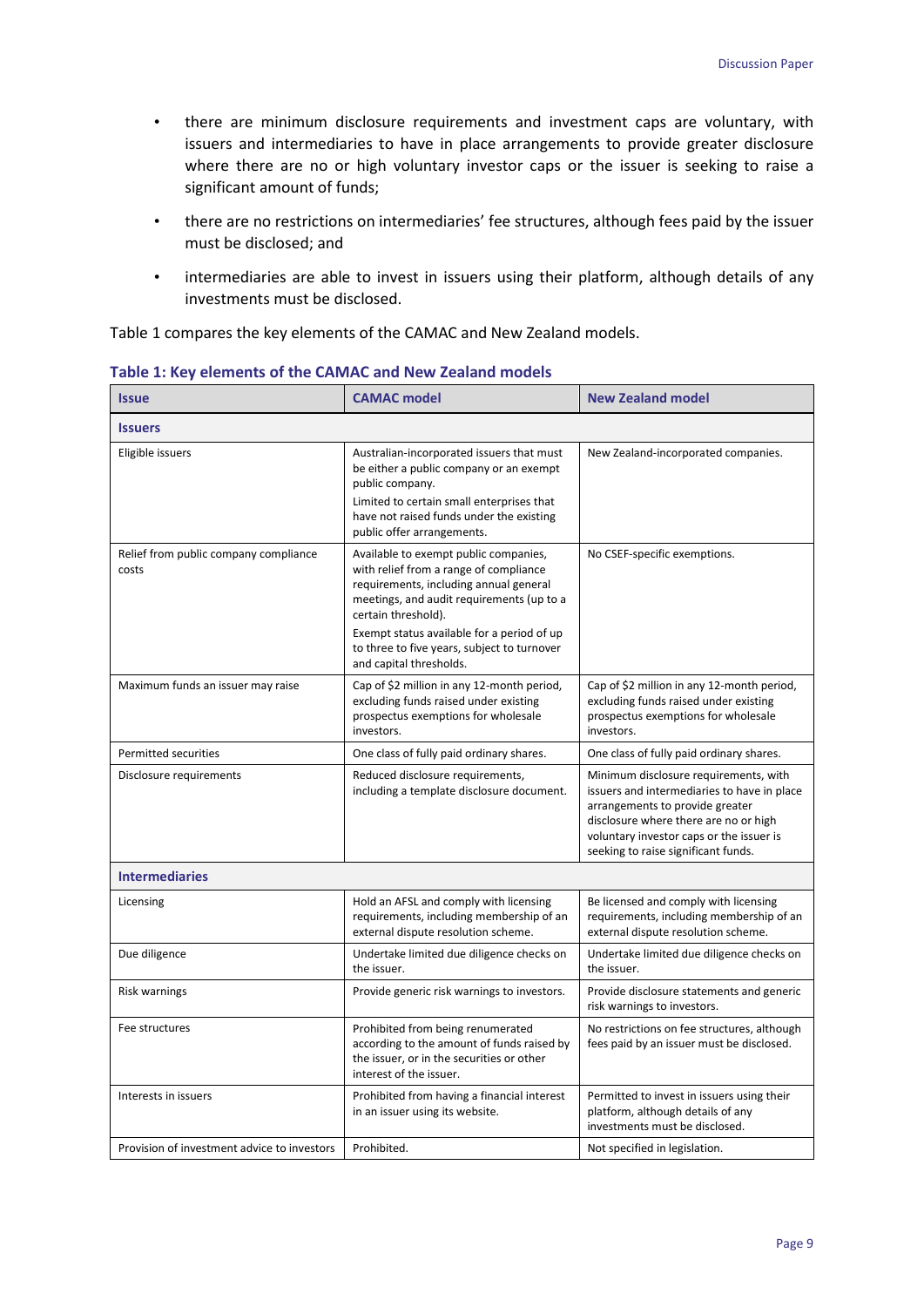| <b>Issue</b>               | <b>CAMAC</b> model                                                                                      | <b>New Zealand model</b>                                                                                                                                              |  |  |  |
|----------------------------|---------------------------------------------------------------------------------------------------------|-----------------------------------------------------------------------------------------------------------------------------------------------------------------------|--|--|--|
| Intermediaries (continued) |                                                                                                         |                                                                                                                                                                       |  |  |  |
| Lending to CSEF investors  | Prohibited.                                                                                             | Not specified in legislation.                                                                                                                                         |  |  |  |
| <b>Investors</b>           |                                                                                                         |                                                                                                                                                                       |  |  |  |
| Investment caps            | \$2,500 per issuer per 12-month period and<br>\$10,000 in total CSEF investment per<br>12-month period. | Voluntary investor caps, with the level of<br>disclosure dependent upon the level of<br>any voluntary caps and the amount of<br>funds the issuer is seeking to raise. |  |  |  |
| Risk acknowledgement       | Signature of risk acknowledgement<br>statements prior to investment.                                    | Signature of risk acknowledgement<br>statements prior to investment.                                                                                                  |  |  |  |

#### **Table 1: Key elements of the CAMAC and New Zealand models (continued)**

### 3.3 OPTION 3: STATUS QUO

Under option 3, there would be no change to the current requirements under the Corporations Act for proprietary companies, public companies and for public fundraisings. These include:

- the limit of 50 non-employee shareholders for proprietary companies, and prohibitions on making public offers of equity, subject to certain exemptions, including the small scale personal offer exemption;
- financial reporting and corporate governance requirements for public companies that are more onerous than those that apply to proprietary companies; and
- the requirement to provide a disclosure statement when making public offers of equity.

Intermediaries would remain subject to a number of existing requirements, including:

- the need to hold an AFSL and comply with AFSL licensing obligations if they meet the definition of carrying on a financial services business<sup>[5](#page-15-0)</sup> or to hold an Australian Market Licence (AML) and comply with AML licensing obligations if they fall within the definition of conducting a financial market $^6$  $^6$ ; and
- if a managed investment scheme (MIS) structure is used to facilitate online equity offers, the intermediary would need to comply with MIS requirements, including having a responsible entity that is a public company with an AFSL, disclosure and compliance obligations<sup>[7](#page-15-2)</sup>.

Under this option, CSEF would not be regulated as a specific form of investment. Small businesses and start-ups seeking to raise early stage capital would need to comply with the above existing requirements.

<span id="page-15-0"></span><sup>5</sup> As defined in *Corporations Act 2001*, s761A to mean providing a financial service. Provision of a financial service is defined in s766A.

<span id="page-15-1"></span><sup>6</sup> As defined in *Corporations Act 2001*, s767A. Under s911A(2)(d), an intermediary that is the holder of an AML is not required to also hold an AFSL.

<span id="page-15-2"></span><sup>7</sup> *Corporations Act 2001*, Chapter 5C sets out specific requirements in relation to managed investment schemes.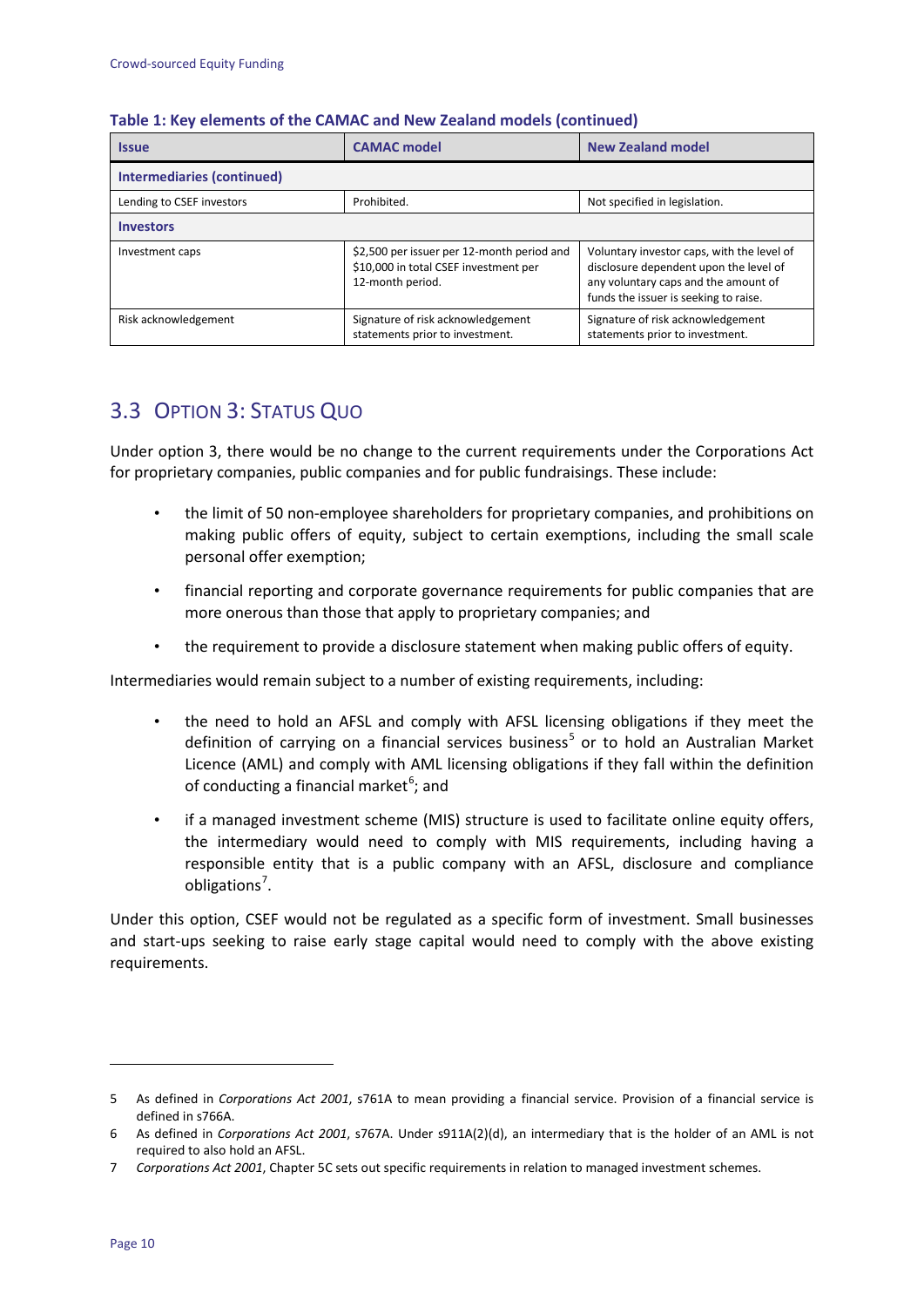### 4. IMPACT ANALYSIS

 $\overline{a}$ 

### 4.1 OPTION 1: REGULATORY FRAMEWORK BASED ON THE CAMAC MODEL

A benefit of CAMAC's model is that it seeks to address the key elements of the current corporate and fundraising regimes that act as a hindrance to CSEF, such as requirements for public companies to appoint an auditor, have their financial statements audited and hold annual general meetings, and prepare extensive disclosure documents. This would make it easier for issuers to use CSEF, and consequently make it more attractive for intermediaries to establish CSEF platforms. However, compared to the status quo, investors would have less access to information on which to make an investment decision and assess ongoing performance.

To balance these reductions in transparency and disclosure and address the higher risks that generally arise from investing in start-ups and small businesses, CAMAC's model seeks to protect investors by:

- situating the intermediary at the centre of the model, and in addition to being licensed, places a number of obligations on intermediaries and prohibits them from certain activities that may give rise to conflicts with the interests of investors; and
- limiting the amount of funds investors may invest via CSEF in any 12-month period, to compensate for reduced disclosure by issuers and the higher risks associated with investing in small businesses and start-ups that may not have an extensive history or customer base.

A further benefit of implementing the approach recommended by CAMAC, relative to retaining the status quo, is that Australia would keep pace with developments in overseas jurisdictions, reducing the incentive for Australian businesses and investors to leave Australia to access CSEF.

Compared to the status quo, issuers would continue to incur costs ensuring their compliance with issuer and shareholder caps, with an additional cost associated with assessing their continued eligibility to raise funds via CSEF and maintain exempt public company status (if applicable). Issuers would be required to operate as public companies (or exempt public companies), rather than use the proprietary company structure. This would result in issuers incurring additional compliance costs, particularly where they would otherwise meet the definition of a 'small proprietary company'.<sup>[8](#page-16-0)</sup>

Intermediaries would incur costs associated with performing limited due diligence on companies seeking to raise funds via their platforms, providing the template disclosure documents and risk disclosure documents to investors, receiving and recording acknowledgements of risk disclosure statements, monitoring investors' compliance with issuer caps and providing facilities for investors to communicate with issuer companies.

<span id="page-16-0"></span><sup>8</sup> Small proprietary companies and large proprietary companies are defined in s45A of the *Corporations Act 2001*. Key differences in compliance requirements for small proprietary companies compared to large proprietary companies include annual financial reports and directors' reports and audit. Differences in compliance requirements for small proprietary, large proprietary and public companies under current arrangements are discussed further in section 4.3.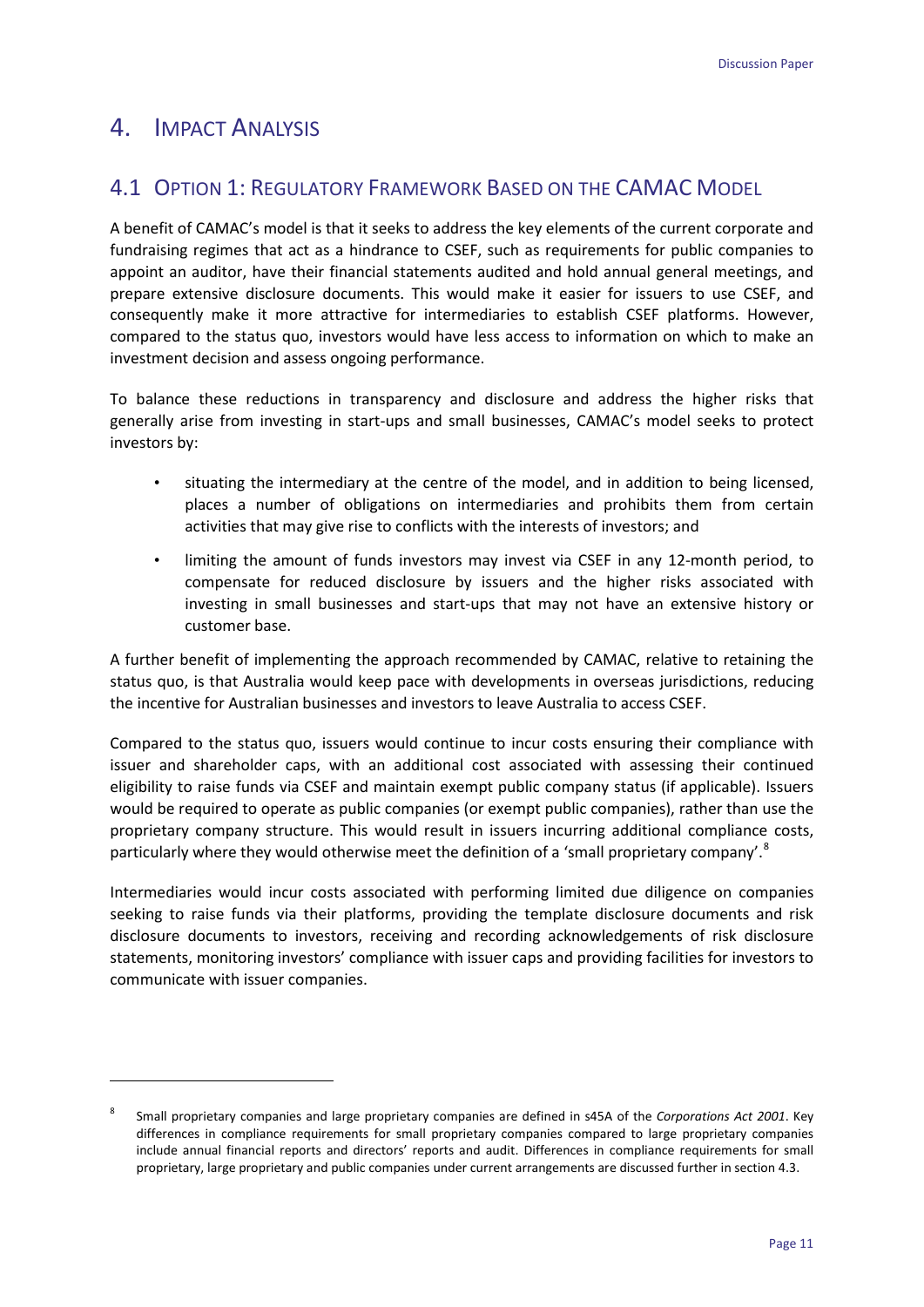Investors would be limited in the amount they can invest in businesses, unless they were eligible for one of the existing wholesale investor exemptions. Investors would also be required to monitor compliance with investor caps and acknowledge a risk disclosure statement that intermediaries would be required to provide.

### 4.1.1 Issues Arising from CAMAC's Recommendations

There are specific elements of CAMAC's proposed framework that may result in an overly complex or restrictive system or otherwise continue to present a barrier to effective facilitation of CSEF in Australia.

The creation of a new category of public company would add complexity to the corporate governance framework and may increase risks of regulatory arbitrage compared to the status quo.

- Increasing complexity may mean that start-ups and small companies may have difficulty understanding their obligations.
- There may be an incentive for firms to structure themselves as exempt public companies to avoid costs associated with compliance requirements such as audited financial reporting and annual general meetings, without any genuine intention to raise funds via CSEF. This would result in a reduction in transparency without any offsetting increase in the ability for targeted firms to raise capital.

CAMAC proposed that a number of different caps and thresholds be implemented for different elements of its CSEF framework related to issuers (see table 2). These caps are intended to ensure that CSEF is targeted at small businesses and start-ups and reduce the potential for regulatory arbitrage. They are also intended to balance a reduction in compliance costs, such as preparation of a full disclosure document or audit processes, with maintaining investor protections.

| Category                                                                                                   | <b>Cap or threshold</b>                                                                                                                                |
|------------------------------------------------------------------------------------------------------------|--------------------------------------------------------------------------------------------------------------------------------------------------------|
| Eligibility to conduct a CSEF issue                                                                        | Limited to certain companies with simple structures, with a cap of<br>\$10 million in capital                                                          |
| Eligibility to become or remain an exempt public company                                                   | Limit of \$5 million in turnover per annum and \$5 million in capital                                                                                  |
| Exempt public companies eligible for exemption from auditing<br>requirements                               | Limited to companies that have raised up to \$1 million in funds<br>via CSEF or any other prospectus exemption and cumulative<br>expenses of \$500,000 |
| Cap on the amount of funds that can be raised via CSEF or other<br>exemptions from disclosure requirements | Limit of \$2 million per 12-month period for any individual or<br>related group of companies                                                           |

#### **Table 2: Caps and thresholds recommended by CAMAC**

This compares to an existing ASIC class order that increases the cap on funds that may be raised under the small scale personal offer exemption from \$2 million to \$5 million per 12-month period under certain circumstances.<sup>[9](#page-17-0)</sup>

However, there are potential issues with the proposed caps:

• the interaction of the various caps and thresholds may be complex for issuers, intermediaries and investors to understand and monitor; and

<span id="page-17-0"></span><sup>9</sup> ASIC Class Order 02/273: Business Introduction or Matching Services.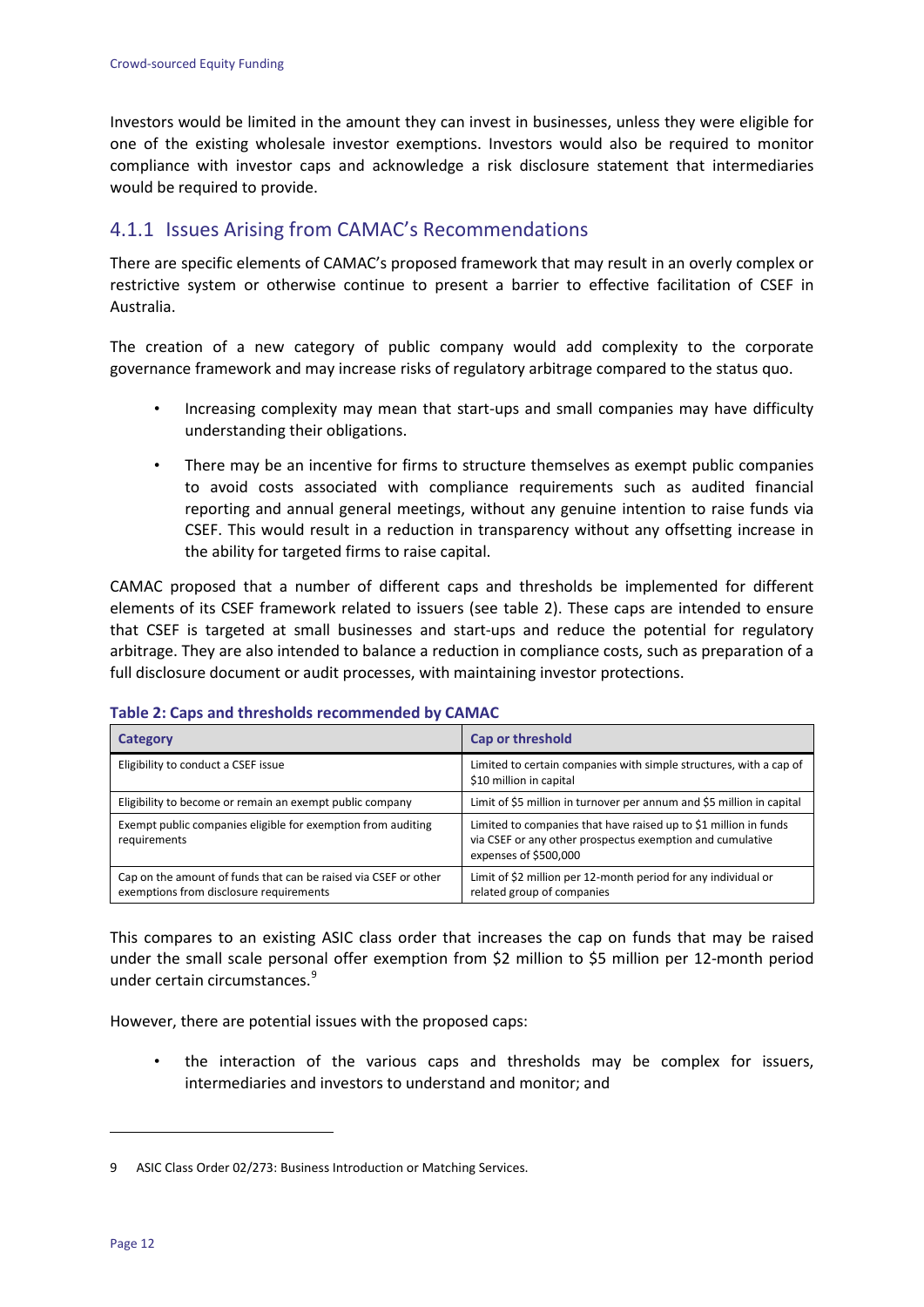• the level of the caps and thresholds is necessarily a matter of judgement. The caps proposed by CAMAC may not appropriately balance the funding needs of small businesses and investor protection.

To reduce the risk of conflicts of interest arising between intermediaries and investors that could compromise intermediaries' neutral service provider role, CAMAC recommended that intermediaries be restricted from having an interest in an issuer and from being paid in the shares of the issuer or according to the amount of funds raised. However, costs of this approach include:

- a potential reduction the pool of potential intermediaries and/or investors;
- a restriction on paying intermediaries in shares may be a barrier for start-ups that are likely to have poor cash flow in the establishment phase; and
- the requirement for an issuer to pay a fee to the intermediary that is fixed at a set dollar amount, rather than a fee based on a percentage of the funds raised, may act as a disincentive for issuers raising relatively small amounts of funds.

CAMAC recommended caps on the amount investors could invest per issuer and in CSEF overall per 12-month period. While having an important investor protection role, implementing investor caps could make it difficult for issuers to raise funds via CSEF. Investor caps may also result in a large number of micro-investors, who may consequently have limited ability to exert discipline and control over the issuer.

#### **Questions**

- 5. Do you consider that, compared to existing public company compliance costs, the exempt public company structure is necessary to facilitate CSEF in Australia?
- 6. To what extent would the requirement for CSEF issuers to be a public company, including an exempt public company, and the associated compliance costs limit the attractiveness of CSEF for small businesses and start-ups?
- 7. Compared to the status quo, are there risks that companies will use the exempt public company structure for regulatory arbitrage, and do these risks outweigh the benefits of the structure in facilitating CSEF?
- 8. Do you consider that the proposed caps and thresholds related to issuers are set at an appropriate level? Should any of the caps be aligned to be consistent with each other, and if so, which ones and at what level?
- 9. Do CAMAC's recommendations in relation to intermediary remuneration and investing in issuers present a significant barrier to intermediaries entering the CSEF market, or to companies seeking to raise relatively small amounts of funds using CSEF?
- 10. Do the proposed investor caps adequately balance protecting investors and limiting investor choice, including maintaining investor confidence in CSEF and therefore its sustainability as a fundraising model?
- 11. Are there any other elements of CAMAC's proposed model that result in an imbalance between facilitating the use of CSEF by issuers and maintaining an appropriate level of investor protection, or any other elements that should be included?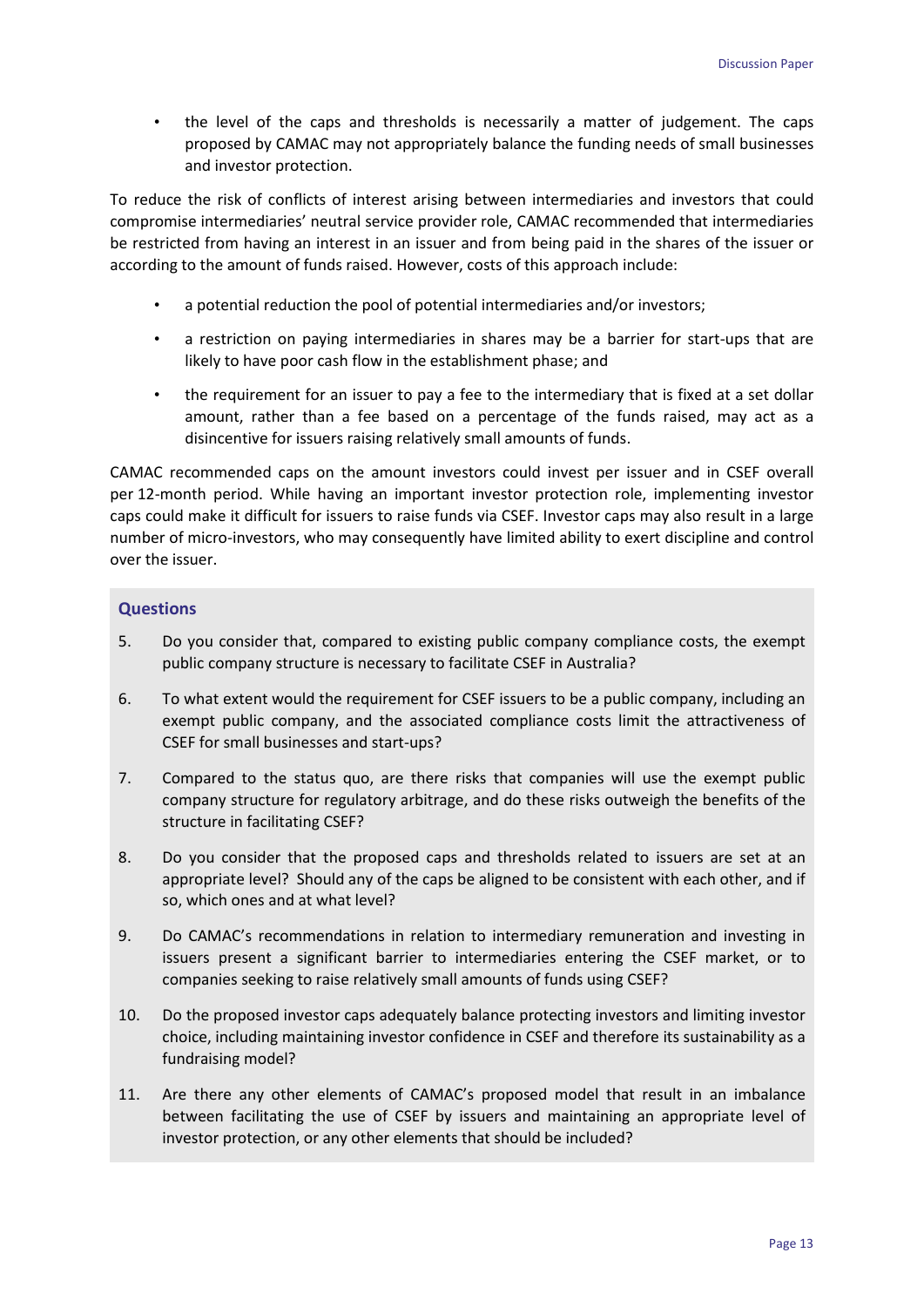### 4.2 OPTION 2: REGULATORY FRAMEWORK BASED ON THE NEW ZEALAND MODEL

Similar to the CAMAC model, the New Zealand model has the benefits of placing the intermediary at the centre of the model as a gatekeeper and keeping pace with international developments. Additional benefits associated with the New Zealand model compared to the CAMAC model include:

- reduced complexity by removing exemptions from certain company compliance costs and fewer caps and thresholds for issuers;
- intermediaries are not restricted in fees they can charge or the interests they can acquire in issuers using their platforms, potentially increasing the pool of CSEF investors and intermediaries;
- the ability for intermediaries to charge a fee proportional to the funds raised would be consistent with existing market practice for equity capital raisings and provide an incentive for intermediaries to only list issuers they consider will successfully raise funds;
- greater flexibility for issuers to trade off the level of voluntary investor caps with the level of disclosure, compared to mandatory caps and template disclosure requirements;
- consistency between the Australian and New Zealand CSEF frameworks would reduce the barriers to CSEF participants operating in both markets, although this may also be achieved via the Trans-Tasman mutual recognition framework.

A number of the costs associated with the New Zealand model are similar to the CAMAC model, including issuers needing to comply with fundraising caps and requirements for intermediaries to be licensed, undertake limited due diligence on issuers and provide disclosure statements and risk warnings to investors. Disadvantages of the New Zealand model include:

- as the regime is not limited to small companies, there is a potential for larger companies that have previously made public equity offers using CSEF to raise additional funds, circumventing the standard disclosure requirements for public equity offers;
- intermediary investment in CSEF issuers may raise investor expectations about the likelihood of success for companies the intermediary invests in, and may provide an incentive for intermediaries to present these issuers in a more favourable light than other issuers, including via less effective risk disclosure;
- issuers and intermediaries having less certainty on the level of disclosure necessary above minimum requirements, compared with the CAMAC approach of a template disclosure document applicable to all CSEF issues; and
- greater risk of investors losing larger amounts of funds in the absence of investor caps.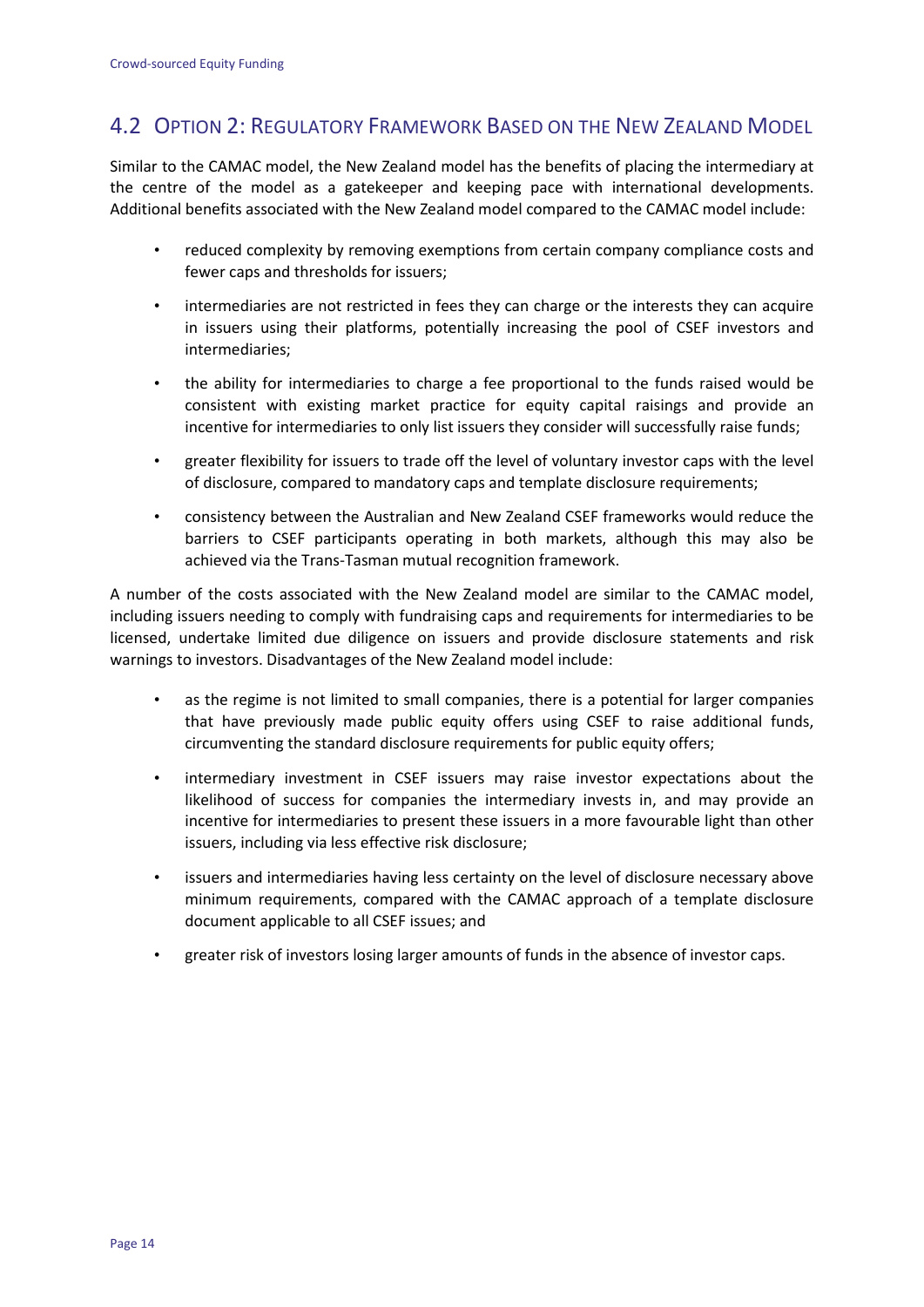#### **Questions**

**.** 

- 12. Do you consider it is important that the Australian and New Zealand CSEF models are aligned? If so, is it necessary for this to be achieved through the implementation of similar CSEF frameworks, or would it be more appropriate for CSEF to be considered under the Trans-Tasman mutual recognition framework?
- 13. Do you consider that voluntary investor caps and requiring increased disclosure where investors contribute larger amounts of funds appropriately balances investor protection against investor choice and flexibility for issuers?
- 14. What level of direction should there be on the amount of disclosure required for different voluntary investor caps?

### 4.3 OPTION 3: STATUS QUO

For the intermediaries that currently provide online platforms for investing in start-up companies under the existing legislation, maintaining existing regulatory requirements would result in no additional costs.

Under the models operated by the existing intermediaries, some issuers are structured as proprietary companies and others are structured as public companies. These companies would continue to incur existing governance and compliance costs, with additional costs for large proprietary companies and public companies, compared to small proprietary companies, associated with requirements such as preparing annual financial reports and directors' reports<sup>[10](#page-20-0)</sup>, appointing an auditor and conducting an annual audit of the financial reports<sup>[11](#page-20-1)</sup>, and holding an annual general meeting.

Issuers would continue to have access to existing mechanisms to raise funds, including via the wholesale and small scale offer exemptions from the need to prepare a prospectus. These exemptions allow issuers to raise funds from angel investors and families and friends without incurring the costs of preparing a disclosure document. Where public companies wish to raise funds outside the exemptions, they would also continue to have access to the use of an offer information statement in certain circumstances. These mechanisms may continue to remain adequate for some issuers. Issuers would also continue to incur costs associated with monitoring their compliance with the wholesale and small scale personal offer exemptions, as well as monitoring the issuer shareholder caps, including the 50 non-employee shareholder cap for proprietary companies.

<span id="page-20-0"></span><sup>10</sup> *Corporations Act 2001*, Part 2M.3, Division 1 outlines financial reporting requirements. Large proprietary companies and public companies must prepare annual financial reports and directors' reports. Under s292, small proprietary companies are only required to prepare an annual financial report in certain circumstances, including in response to a direction by shareholders with at least 5 per cent of votes in the company or by the Australian Securities and Investments Commission. Small and large proprietary companies are defined under s45 according to certain revenue, asset and employee thresholds.

<span id="page-20-1"></span><sup>11</sup> *Corporations Act 2001*, s301 provides that the annual financial reports must be audited in accordance with Part 2M.3, Division 3. Small proprietary companies that prepare a financial report in response to a shareholder direction under s293 do not need to obtain an audit if that direction did not ask for the financial report to be audited.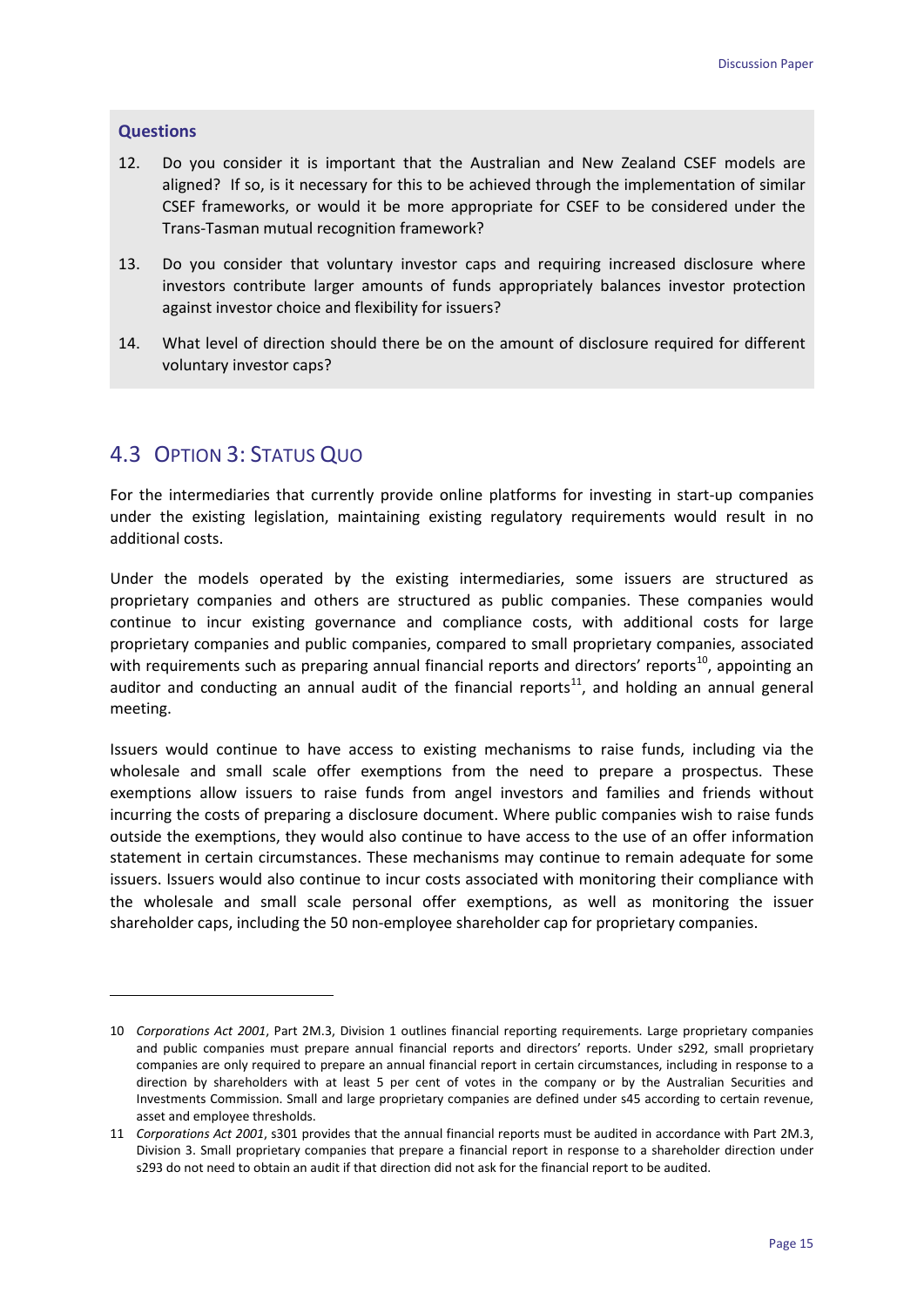Under the status quo, investors would continue to benefit from existing investor protections, including the receipt of disclosure documents for public issues of equity, subject to the limited exemptions, and access to audited financial reports, directors' reports and annual general meetings when they invest in large proprietary or public companies. These protections assist investors to assess the risks associated with particular investments and to monitor ongoing performance.

However, relying on existing requirements would not address the funding challenges for start-ups and the barriers to CSEF in Australia. Start-ups and small businesses seeking to raise funds would not be able to make offers to the crowd, limiting potential sources of funds. Online intermediaries would remain limited in the business models they could adopt. Investors would have access to a limited number of start-ups and small businesses they could invest in via online platforms.

Regulatory regimes to facilitate CSEF are in the process of being implemented in a number of other jurisdictions. Relying on the status quo would also mean that Australia's position on CSEF would be markedly different from a number of other jurisdictions and could be perceived to be less supportive of innovative funding mechanisms. Innovative businesses and platform providers may also have an incentive to shift their operations to these jurisdictions to more easily access start-up and growth capital. This could also hinder the growth of the Australian entrepreneurial sector.

#### **Questions**

15. How likely is it that the obstacles to CSEF that exist under the status quo would drive potential issuers, intermediaries and investors to move to jurisdictions that have implemented CSEF regimes?

## 5. QUESTIONS COMPARING MODELS

### **Questions**

- 16. What are the costs and benefits of each of the three options discussed in this consultation paper?
- 17. Are the estimated compliance costs for the CAMAC and New Zealand models presented in the appendix accurate?
- 18. How many issuers, intermediaries and investors would be the expected take up online equity fundraising in Australia under the status quo, the CAMAC model and the New Zealand model?
- 19. Are there particular elements of the New Zealand model that should be incorporated into the CAMAC model, or vice versa?
- 20. Are there particular elements of models implemented in other jurisdictions that would be desirable to incorporate into any final CSEF framework?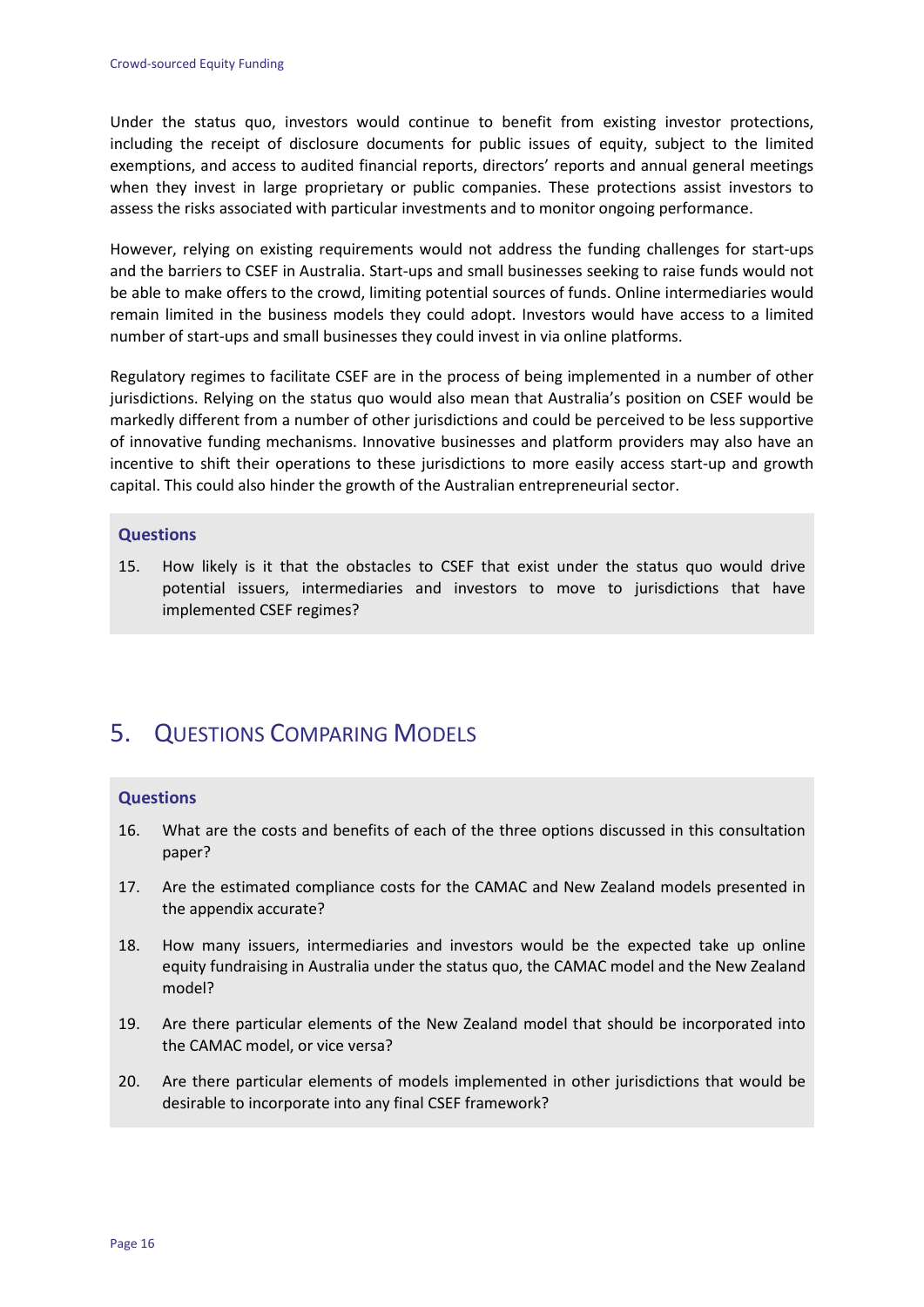## 6. FUTURE DIRECTIONS

CSEF is one of a number of emerging innovative financing mechanisms that utilise the internet to allow small businesses, and others, to access a wider pool of investor funds. Rewards-based funding, where an individual contributes to a project in return for a tangible reward, has seen substantial growth internationally and in Australia. Peer-to-peer (P2P) lending has become established in several countries, including the United States and the United Kingdom, and a small number of P2P platforms have commenced operations in Australia.

Equities and debt-based crowdfunding in other countries has required the implementation of specific regulatory frameworks to facilitate its use. Regimes being implemented in other jurisdictions, such as the United Kingdom, the United States and Canada (Ontario), cover both equity and debt fundraising, on the basis that the barriers and potential benefits that apply to equity crowdfunding also apply to debt crowdfunding. Following implementation of any CSEF regime in Australia, there may be an opportunity to examine whether it should be extended to cover debt crowdfunding.

This consultation paper has also focused on primary equity issuance, as a means of improving small business' access to finance. However, the development of a secondary market would have benefits for investors by creating liquidity and allowing them to exit investments. CAMAC recommended that, to avoid conflicts of interest, an intermediary would not be able to simultaneously conduct a primary CSEF offer of shares in an issuer and maintain a secondary market in the same class of previously issued shares of that issuer. In practice, CAMAC noted that this would require the issuer to utilise another intermediary to conduct the CSEF primary offer, or the intermediary suspending the secondary market on its website for the period of the primary offer. An intermediary offering secondary trading may also fall within the definition of operating a financial market, and therefore would need to obtain an AML and meet relevant licence requirements.

### **Questions**

- 21. Do the issues outlined in this consultation paper also apply to crowd-sourced debt funding? Is there value in extending a CSEF regime to debt products?
- 22. To what extent would the frameworks for equity proposed in this discussion paper be consistent with debt products?
- 23. Would any of the options discussed in this paper, or any other issues, impede the development of a secondary market for CSEF securities?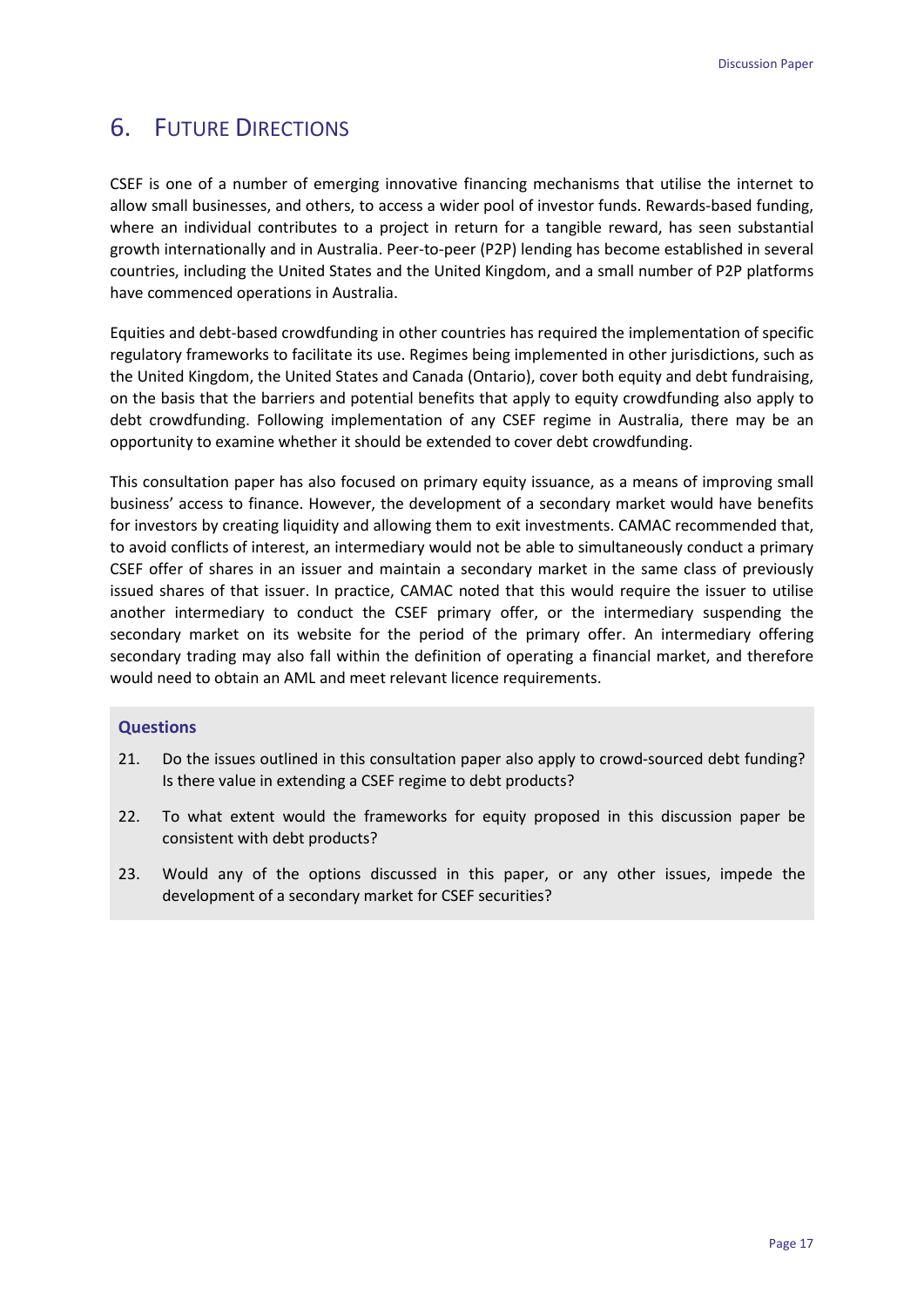## 7. CONSULTATION PLAN

The purpose of this public consultation is to obtain stakeholder feedback on the appropriate regulatory framework to facilitate CSEF in Australia.

Feedback and views are sought from a range of stakeholders, including: intermediaries that offer equity and reward-based crowdfunding platforms; investors in the venture capital sector; the small business sector; and other government agencies.

The consultation paper will be open for public comment from 8 December 2014 to 6 February 2015. Stakeholders will be able to make submissions via the Treasury website.

This process could be supplemented by targeted consultations or roundtables, including in response to specific issues raised in submissions.

Should the Government proceed with legislation to facilitate CSEF, it would seek to conduct further consultations on the draft legislative package to ensure that it appropriately balances reducing the regulatory barriers to CSEF with maintaining adequate investor protections.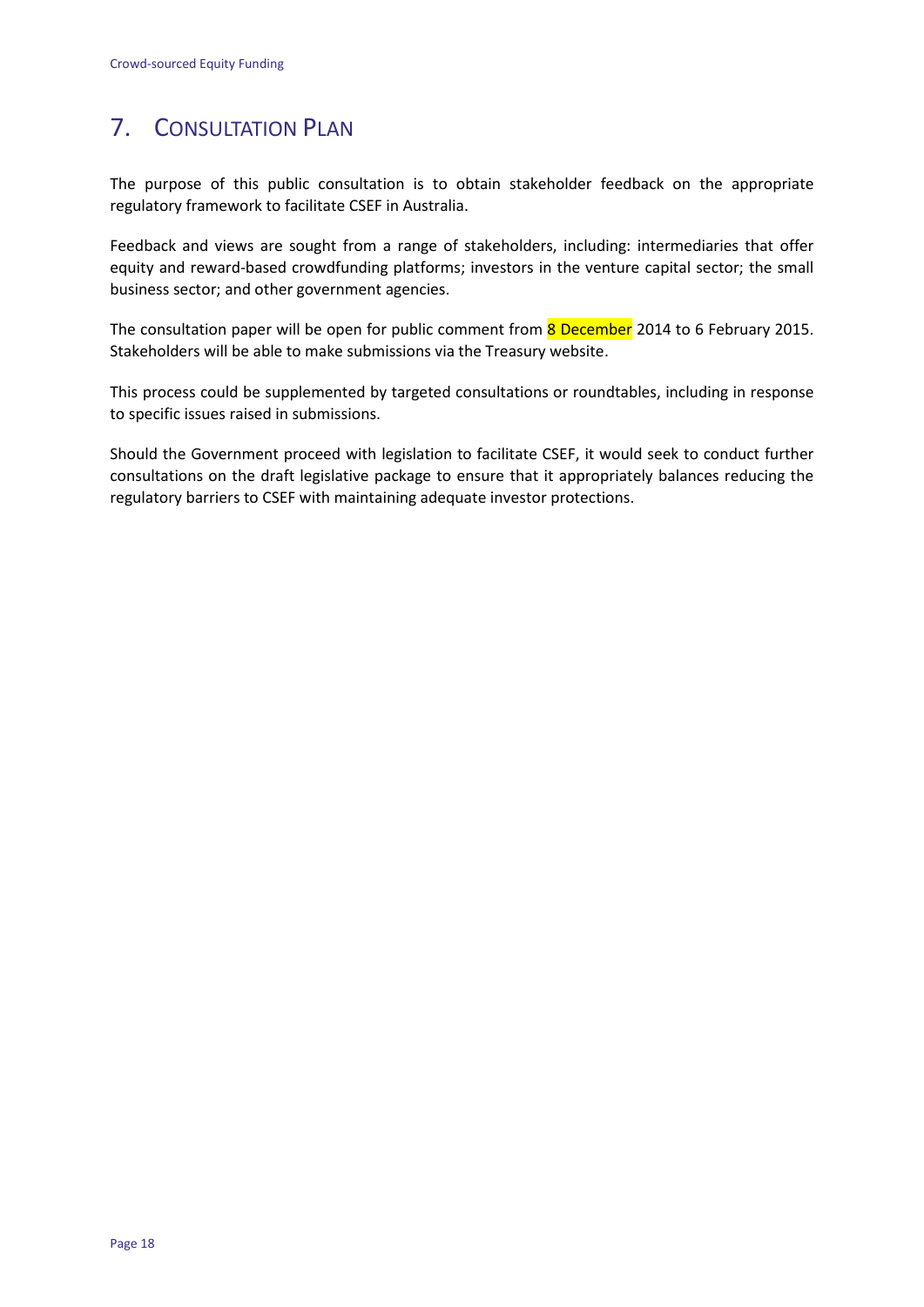### 8. APPENDIX

### 8.1 SUMMARY OF CAMAC REPORT

CAMAC released its report on CSEF in June 2014. CAMAC found that the current law makes it difficult for CSEF to be used in Australia, and that change to the Corporations Act would be required if CSEF were to be facilitated in Australia.

CAMAC considered four options for facilitating CSEF in Australia.

### 8.1.1 Adjusting the regulatory structure for proprietary companies

This option would involve increasing or uncapping the number of permitted offers under the small scale personal offers exemption for public offers by proprietary companies and substantially increasing the number of permitted shareholders of a proprietary company.

There was support for both elements of this option from a number of stakeholders that made submissions to CAMAC's discussion paper.

However, CAMAC did not support this option, as it would involve a shift away from the purpose of proprietary companies as closely held entities, with consequently lower compliance requirements.

### 8.1.2 Confine CSEF to limited classes of investors

This option would involve limiting the classes of investors that could invest in CSEF, for example, to sophisticated, experienced and professional investors, as currently defined in the Corporations Act.<sup>[12](#page-24-0)</sup> The definition of sophisticated investors could also be changed to a self-certification system, similar to that used in the United Kingdom.

Stakeholders did not support this option. CAMAC also noted that this option would 'deliver crowd funding without the crowd', and may not allow many businesses to raise a meaningful level of capital.

### 8.1.3 Amend the fundraising provisions for public companies

This option would involve amending the fundraising requirements for public companies contained in Chapter 6D of the Corporations Act, including the required level of disclosure.

Many stakeholders were of the view that this option would leave in place substantial governance and compliance requirements for public companies that would be overly burdensome for start-ups and small enterprises likely to use CSEF. CAMAC concurred with this view.

### 8.1.4 Introduce a new legislative regime for CSEF

CAMAC recommended the creation of a specific regulatory structure for CSEF, with the following key elements.

<span id="page-24-0"></span><sup>12</sup> *Corporations Act 2001*, s708.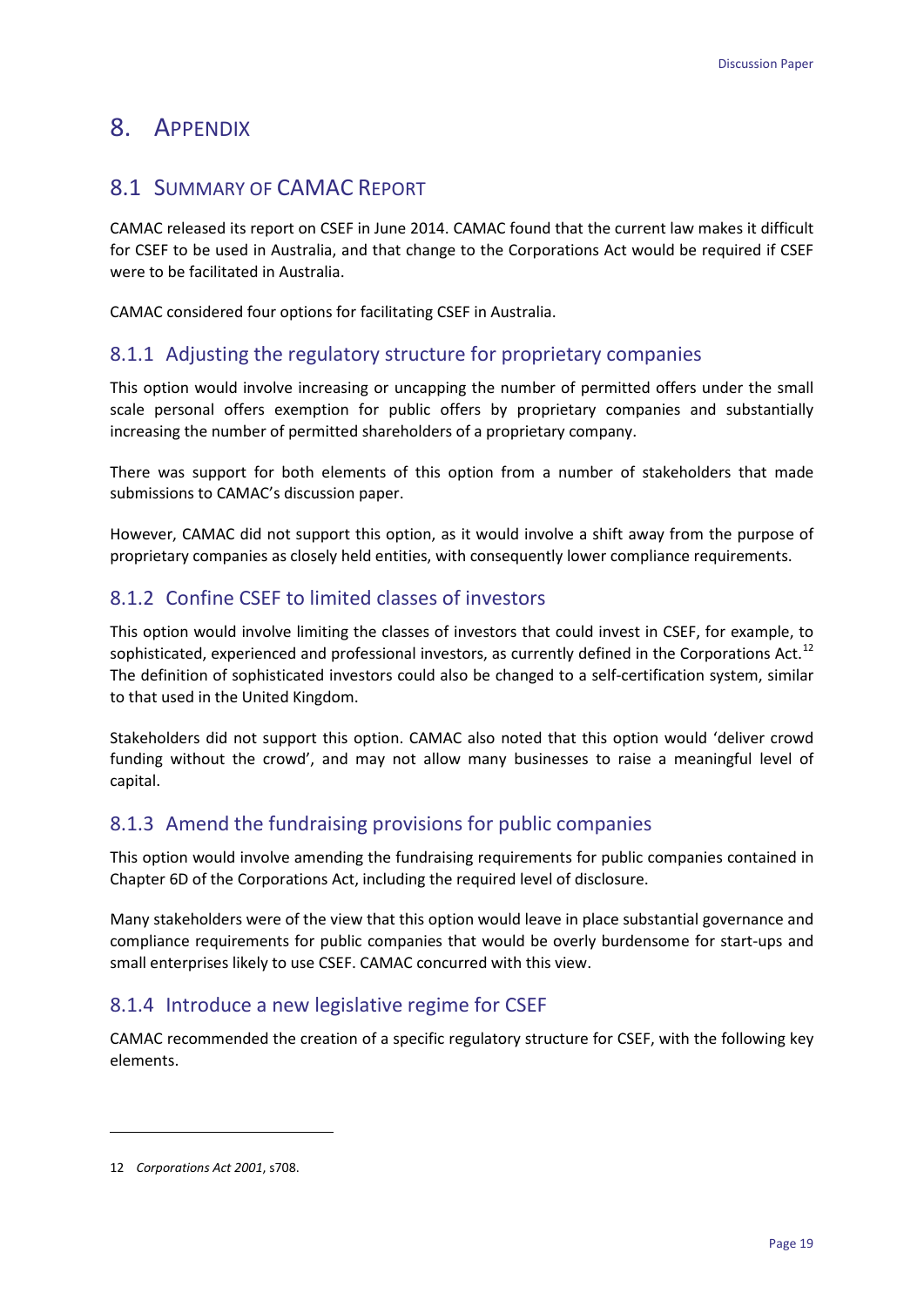### **Corporate form**

CAMAC recommended the creation of a new category of public company, to be known as an 'exempt public company'. Exempt public companies would be relieved of some of the compliance requirements of public companies for a period of up to three to five years. Such companies would be exempt from the following requirements:

- continuous disclosure;
- holding an annual general meeting;
- executive remuneration reporting;
- half-yearly reporting; and
- appointing an independent auditor and having their financial report audited, until the company has raised more than \$1 million through CSEF or any other prospectus exemption and expended \$500,000. On expiry of its exempt status, the company would be required to have a full audit, covering any period where its financial affairs were not audited.

CAMAC recommended that eligibility to become, and to remain, an exempt public company be limited to companies with turnover below \$5 million per annum and capital of less than \$5 million. Exempt status would also expire automatically after three years, subject to a limited exception that may extend the exempt status for up to two further 12-month periods. Shareholders would be required to agree to the proposal via a special resolution. CAMAC's rationale for limiting the period a company could retain exempt status was to balance the benefits of reducing compliance costs with the costs to investors of reduced transparency.

Existing companies seeking to become an exempt public company would also need to be eligible to conduct a CSEF offer. CAMAC proposed that companies that are complex or listed, have already conducted a regulated offer under Chapter 6D, blind pools and companies with substantial capital (with a suggested cap of \$10 million), should not be eligible to conduct a CSEF offer.

### **Fundraising**

CAMAC proposed a framework for CSEF fundraising that included a number of specific requirements for issuers, online intermediaries and investors.

#### **Issuers**

Issuers would be required to be a public company or exempt public company offering new, fully paid shares, with the following requirements:

- eligible issuers could not be complex or listed companies, have already conducted a regulated offer under Chapter 6D, a blind pool or a company with substantial capital (with a suggested cap of \$10 million);
- comply with template disclosure requirements that would be less onerous than existing requirements:
- comply with a cap of \$2 million on the amount that could be raised via CSEF or the small scale personal offer exemption in any 12-month period;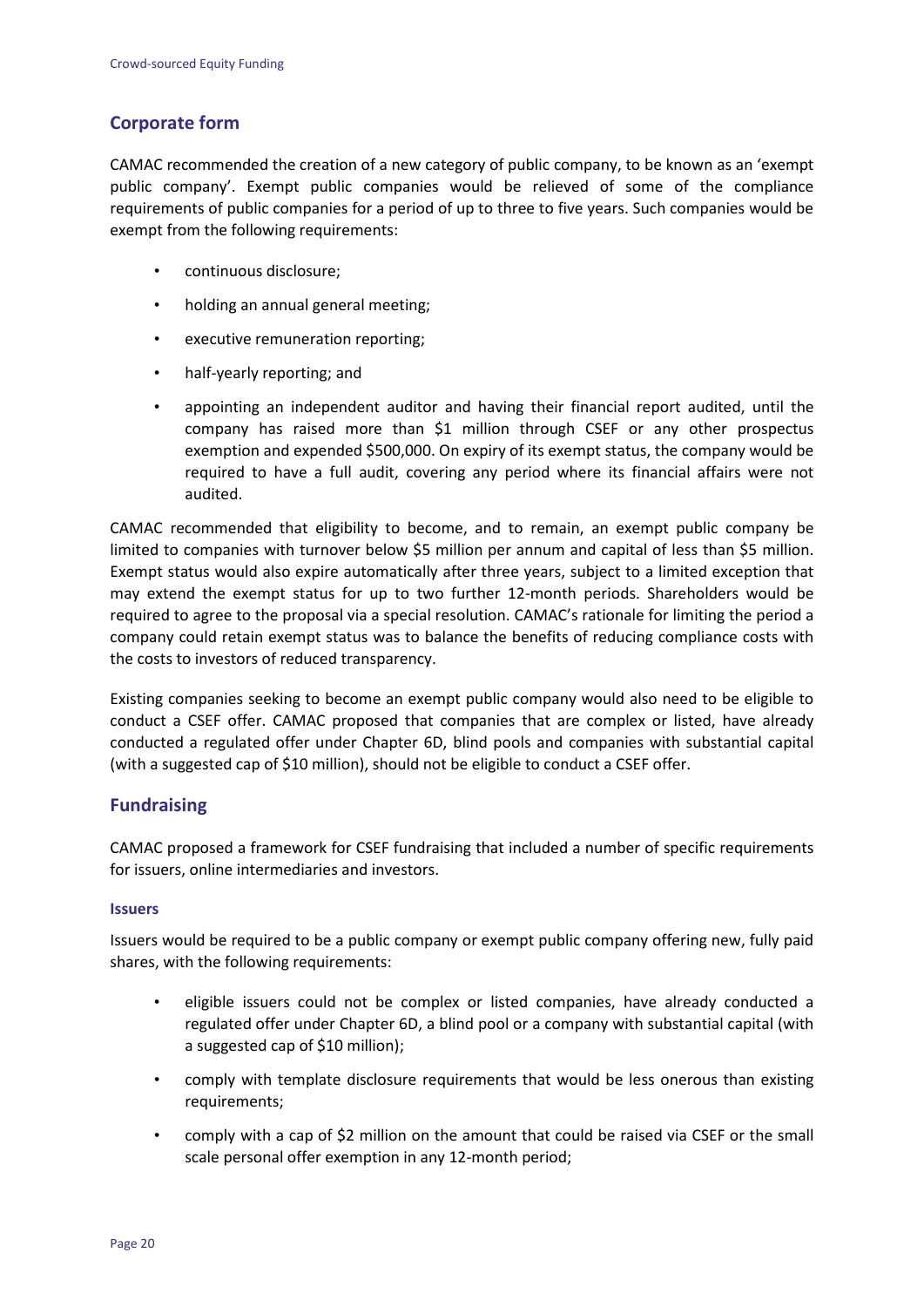- issuers and intermediaries, and their respective directors and officers would not be able to lend to investors to acquire the issuer's shares via CSEF;
- issuers would be prohibited from paying any fees in connection with the offer, except to the intermediary and professional service providers;
- investor funds would not be able to be transferred to the issuer until the offer is completed, including reaching the subscription threshold outlined in the disclosure document, and the expiration of a cooling off period for investors and opt out rights where there is a material adverse change in the issuer's circumstances while the offer is open<sup>[13](#page-26-0)</sup>; and
- comply with existing material adverse change provisions for regulated public offers<sup>14</sup>, including the ability for investors to opt-out of previously accepted offers, and advise the intermediary of the corrected information.

#### **Intermediaries**

CAMAC proposed that intermediaries would be required to:

- hold an AFSL and meet licensing obligations, including membership of an external dispute resolution scheme and insurance requirements;
- undertake limited due diligence on issuers who use the intermediary's platform;
- provide generic risk warnings to investors;
- check compliance with the proposed investor cap per issuer;
- provide facilities for communication between issuers and investors;
- where they have been notified by an issuer of a material adverse change, notify that change to all investors who have previously accepted the offer, and publish the corrected information on its website; and
- would be required to hold investor funds until the issuer's offer has been completed, and hold the funds in accordance with existing client monies requirements.<sup>[15](#page-26-2)</sup>

Intermediaries would be prohibited from:

- having a financial interest in any issuer that is undertaking a CSEF raising on its website;
- being remunerated according to the funds raised by an issuer conducting a CSEF raising on its website, or in securities or other interests in the issuer;
- offering investment advice or lending to CSEF investors; and
- soliciting crowd investors, with the exception of the intermediary advertising its existence and displaying key details relating to each capital raising, but including 'showcasing' particular offers on its website.

**.** 

<span id="page-26-0"></span><sup>13</sup> *Corporations Act 2001*, s724.

<span id="page-26-1"></span><sup>14</sup> *Corporations Act 2001*, s724.

<span id="page-26-2"></span><sup>15</sup> *Corporations Act 2001*, s981B.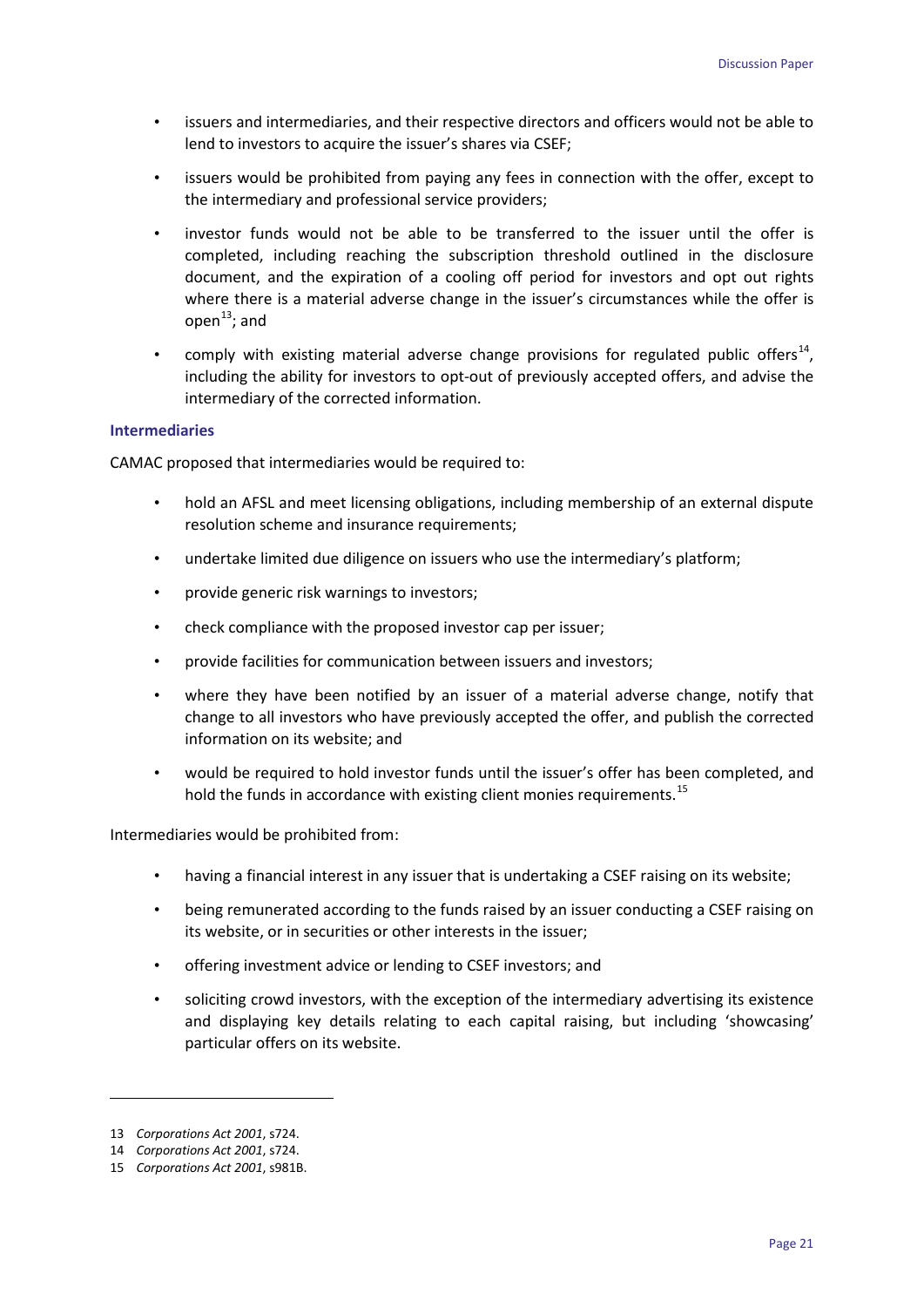#### **Investors**

CAMAC also made the following recommendations in relation to investors:

- investor caps of \$2,500 per investor per 12-month period for any one CSEF issuer and \$10,000 per investor per 12-month period in total CSEF investments;
- CSEF issuers could raise funds under the small-scale personal offers exemption, with any funds raised to count towards the proposed \$2 million per 12-month period issuer cap;
- no investor caps for investors meeting the definition of a sophisticated investor, and any funds raised from such investors would not count towards the proposed \$2 million per 12-month period issuer cap<sup>[16](#page-27-0)</sup>;
- acknowledgement of a risk disclosure statement;
- access to cooling off rights for a period of 5 working days; and
- bans on directors and other associates of the issuer selling a significant proportion of their holdings within 12 months of any CSEF offer by that issuer.

### 8.2 REGULATORY BURDEN AND COST OFFSET ESTIMATES

### 8.2.1 CAMAC model

Table A1 includes estimates of compliance costs associated with implementing the model recommended by CAMAC.

The compliance costs are estimated by modelling the cost for issuers, intermediaries and investors of key relevant elements of the current regulatory framework for small businesses that currently use online platforms to raise equity, and comparing these status quo costs to the expected costs under CAMAC's framework. This approach makes assumptions about the number of CSEF issuers, intermediaries and investors over the next 10 years under both the status quo and CAMAC options.

CAMAC's proposal is expected to reduce the overall 'per business' compliance costs for issuers that participate. However, given the likely growth in the number of businesses raising funds via online intermediaries under the CSEF arrangements, the aggregate compliance burden across the economy over the next 10 years is expected to increase.

- Costs per issuer are expected to fall in net terms by \$8,900 per year, driven largely by temporary exemptions from audit and annual general meeting requirements and reductions in disclosure costs.
- Compliance costs for intermediaries are expected to increase in line with the expected increase in businesses raising funds via CSEF. Intermediary costs that vary with the number of issuers raising funds are expected to increase by \$1,500 per fundraising campaign.
- Costs per investor are expected to increase by \$70 per year as a result of investors being to monitor their compliance with investment caps and acknowledge risk disclosure statements prior to each investment.

<span id="page-27-0"></span><sup>16</sup> *Corporations Act 2001*, s708.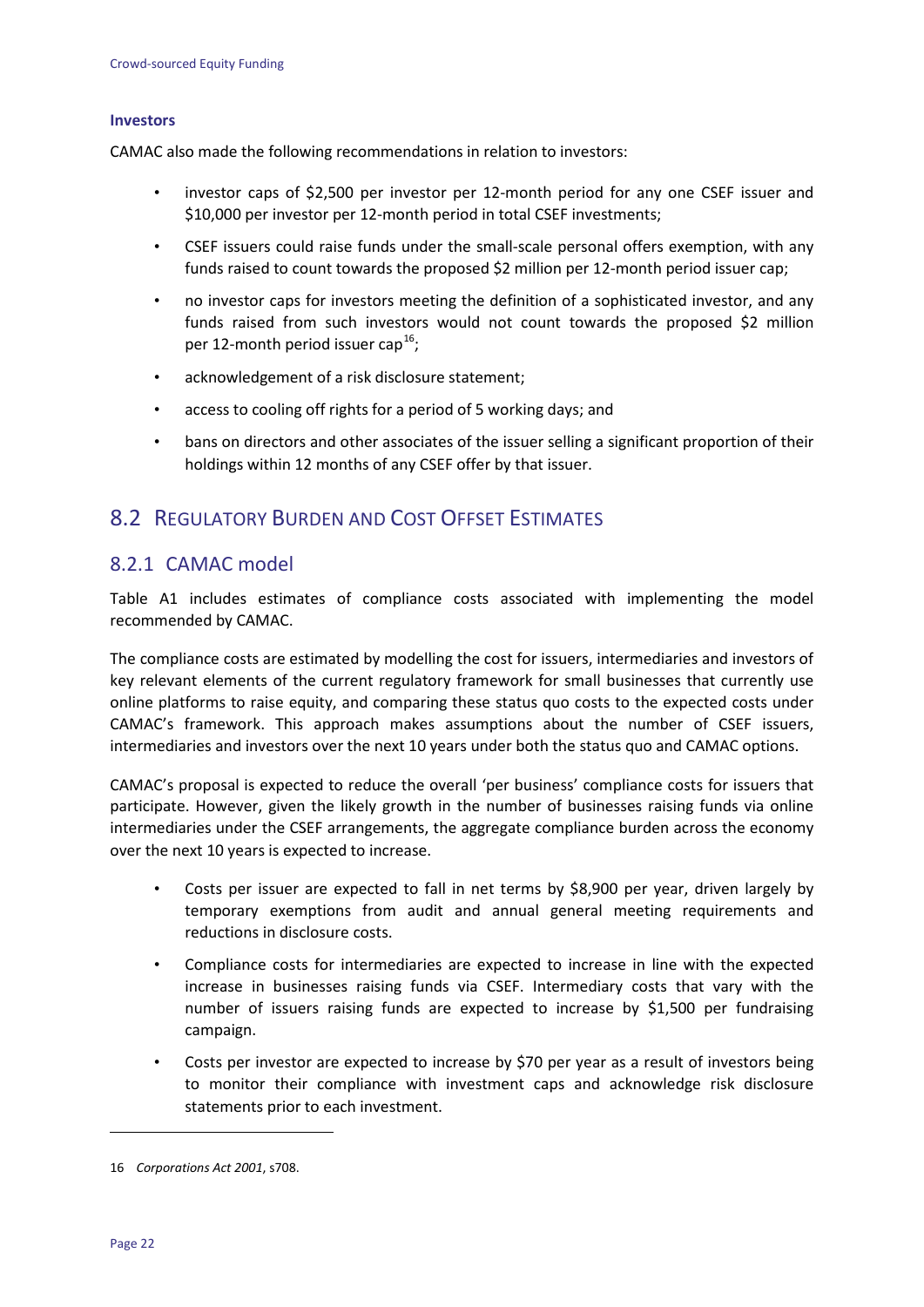| Average annual regulatory costs (from business as usual)        |                                                                                 |                                |                    |                      |  |
|-----------------------------------------------------------------|---------------------------------------------------------------------------------|--------------------------------|--------------------|----------------------|--|
| Change in costs (\$million)                                     | <b>Business</b>                                                                 | <b>Community Organisations</b> | <b>Individuals</b> | Total change in cost |  |
| Total, by sector                                                | \$53.8 million                                                                  | \$0                            | \$1.5 million      | \$55.3 million       |  |
|                                                                 |                                                                                 |                                |                    |                      |  |
| Cost offset (\$ million)                                        | <b>Business</b>                                                                 | <b>Community organisations</b> | <b>Individuals</b> | Total, by source     |  |
| Agency                                                          | \$55.3 million                                                                  | \$0                            | \$0                | \$55.3 million       |  |
| Are all new costs offset?                                       |                                                                                 |                                |                    |                      |  |
| $\triangledown$ Yes, costs are offset                           | $\Box$ No, costs are not offset<br>Deregulatory - no offsets required<br>$\Box$ |                                |                    |                      |  |
| <b>Total</b> (Change in costs $-$ Cost offset) (Smillion) = \$0 |                                                                                 |                                |                    |                      |  |

#### **Table A1: Regulatory burden and cost offset estimate table**

Regulatory offsets have been identified from within the Treasury portfolio relating to cost savings from the Australian Taxation Office MyTax measure and the Foreign Account Tax Compliance Act.

The Government is seeking views on whether the compliance costs estimates, and the underlying assumptions that have been used to estimate them are accurate; and if they are not, what the appropriate cost categories and assumptions should be.

The following key assumptions underlie the compliance cost estimates in the above table.

| <b>Compliance cost</b>                                                                                                                                                               | Query                                                                                                                                           | <b>Estimate</b>                            |  |  |
|--------------------------------------------------------------------------------------------------------------------------------------------------------------------------------------|-------------------------------------------------------------------------------------------------------------------------------------------------|--------------------------------------------|--|--|
| <b>Costs for public companies</b>                                                                                                                                                    |                                                                                                                                                 |                                            |  |  |
| Preparation and lodgement of annual report                                                                                                                                           | Cost of preparing annual report for a start-up or<br>small business.                                                                            | \$4,000                                    |  |  |
| Audit                                                                                                                                                                                | Cost of having the financial statements of a start-up<br>or small business audited on an annual basis.                                          | \$20,000                                   |  |  |
| Annual general meeting                                                                                                                                                               | Cost of a start-up or small business holding an annual<br>general meeting.                                                                      | \$7,500                                    |  |  |
| <b>Issuers</b>                                                                                                                                                                       |                                                                                                                                                 |                                            |  |  |
| Labour cost associated with an issuer monitoring<br>compliance with fundraising limits for disclosure<br>exemptions under the status quo or the issuer<br>cap under the CAMAC model. | Hours per year spent on monitoring.<br>Hourly rate of the staff member that would<br>undertake the monitoring.                                  | 4 hours<br>\$34.20 per hour. <sup>17</sup> |  |  |
| Development of databases and systems to<br>monitor amounts issuers have raised                                                                                                       | Cost involved in an issuer establishing any systems<br>and processes to monitor the funds it has raised<br>under various disclosure exemptions. | \$10.000                                   |  |  |
| Costs of preparing an information statement for<br>investors                                                                                                                         | Total cost of preparing an information statement for<br>issuers using current online equity fundraising<br>platforms.                           | \$7,500                                    |  |  |
|                                                                                                                                                                                      | Total cost of preparing a template disclosure<br>document under CSEF regime.                                                                    | \$5,000                                    |  |  |
| <b>Intermediaries</b>                                                                                                                                                                |                                                                                                                                                 |                                            |  |  |
| Applying for and obtaining an AFSL                                                                                                                                                   | Cost of applying for and obtaining an AFSL.                                                                                                     | $$100,000^{18}$$                           |  |  |

#### **Table A2: Assumptions used in estimating compliance costs**

**.** 

<span id="page-28-0"></span><sup>17</sup> Based on ABS labour rates in the RIS guidelines.

<span id="page-28-1"></span><sup>18</sup> Sourced from previous Treasury analysis of costs associated with applying for an AFSL.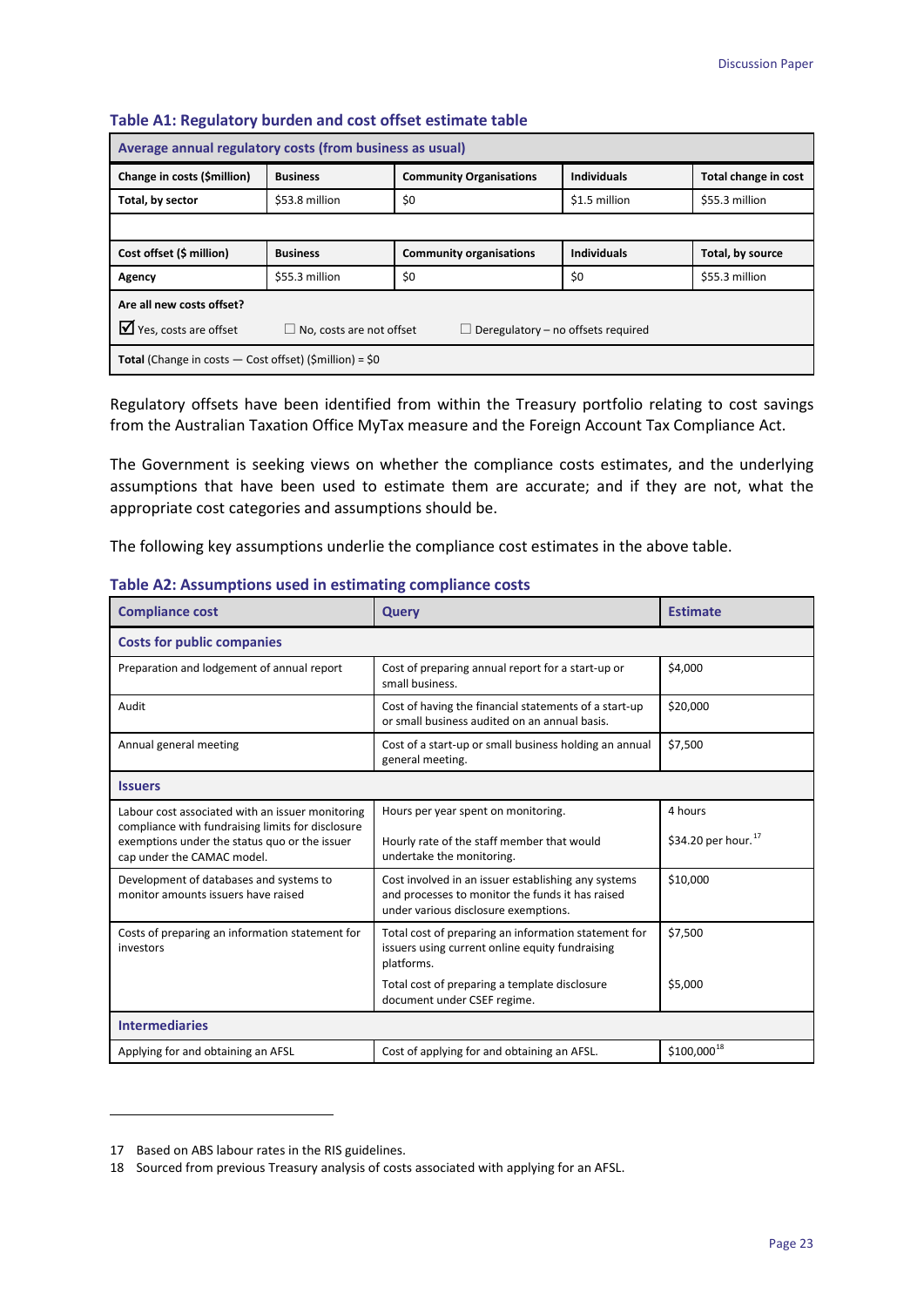| <b>Compliance cost</b>                                              | Query                                                                                   | <b>Estimate</b> |  |  |
|---------------------------------------------------------------------|-----------------------------------------------------------------------------------------|-----------------|--|--|
| <b>Intermediaries (continued)</b>                                   |                                                                                         |                 |  |  |
| Annual labour costs to comply with an AFSL                          | Staff hours per year.                                                                   | 104 hours       |  |  |
|                                                                     | Hourly rate of staff members responsible for<br>compliance.                             | $$112.82^{19}$  |  |  |
| Other annual costs:                                                 | Annual costs associated with ongoing compliance<br>with licensing requirements.         |                 |  |  |
| professional indemnity insurance;                                   |                                                                                         | \$15,000        |  |  |
| annual return audit;                                                |                                                                                         | \$4,000         |  |  |
| annual licensee review;                                             |                                                                                         | \$3,000         |  |  |
| client file reviews;                                                |                                                                                         | \$5,000         |  |  |
| ongoing training for responsible managers;                          |                                                                                         | \$2,000         |  |  |
| maintaining compliance plans, procedures<br>and systems; and        |                                                                                         | \$16,500        |  |  |
| various memberships and lodgements                                  |                                                                                         | $$1,000^{20}$   |  |  |
| Provision of application form and disclosure                        | Average time to complete per issuer.                                                    | 0.5 hours       |  |  |
| statements                                                          | Hourly rate of the staff member undertaking the<br>process.                             | $$34.20^{21}$   |  |  |
|                                                                     | Putting in place systems and processes.                                                 | \$10,000        |  |  |
| Monitoring of issuer and investor caps                              | Hours per year spent on monitoring per issuer using<br>the platform.                    | 4 hours         |  |  |
|                                                                     | Hourly rate of the staff member that would<br>undertake the monitoring.                 | \$34.20         |  |  |
|                                                                     | Cost of establishing systems and processes.                                             | \$10,000        |  |  |
| Due diligence on issuers and management                             | Average time to complete per issuer.                                                    | 5 hours         |  |  |
|                                                                     | Hourly rate of the staff member that would complete<br>the due diligence.               | \$34.20         |  |  |
|                                                                     | Number of associates of the issuer on whom due<br>diligence would need to be completed. | 4 people        |  |  |
| Provision of facilities for issuers and investors to<br>communicate | Average time to monitor communications facility per<br>issuer.                          | 4 hours         |  |  |
|                                                                     | Hourly rate of the staff member that would<br>undertake the monitoring.                 | \$34.20         |  |  |
|                                                                     | Cost of establishing the facility and associated<br>monitoring processes, per issuer.   | \$1,000         |  |  |
| <b>Investors</b>                                                    |                                                                                         |                 |  |  |
| Monitoring compliance with investor caps                            | Average time to complete prior to each investment.                                      | 0.5 hours       |  |  |
| Consideration and signature of risk<br>acknowledgement statement    | Average time to complete prior to each investment.                                      | 0.15 hours      |  |  |

#### **Table A2: Assumptions used in estimating compliance costs (continued)**

<span id="page-29-0"></span><sup>19</sup> Sourced from previous Treasury analysis of costs associated with AFSL compliance.

<span id="page-29-1"></span><sup>20</sup> Estimates obtained from AFSL Compliance,

[http://www.afslcompliance.com.au/index.php/popular-information11/item/48-what-does-it-cost.](http://www.afslcompliance.com.au/index.php/popular-information11/item/48-what-does-it-cost)

<span id="page-29-2"></span><sup>21</sup> Based on ABS labour rates in the RIS guidelines.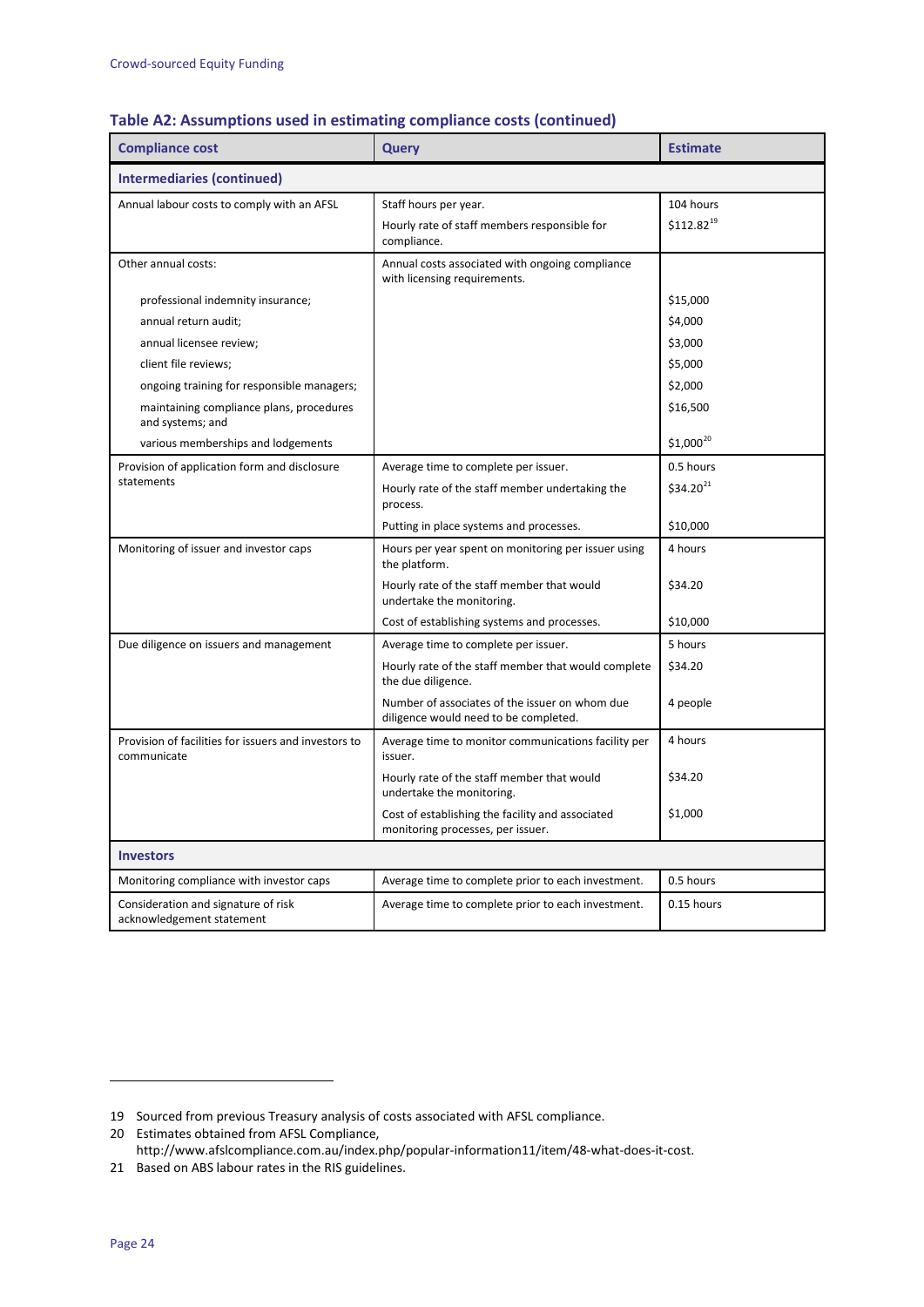### 8.2.2 New Zealand model

Table A3 includes estimates of compliance costs associated with implementing a model similar to that implemented by New Zealand, using the same costing approach as used for estimating the CAMAC model compliance costs.

A model similar to that implemented in New Zealand is expected to reduce the overall 'per business' compliance costs for issuers that participate. However, given the likely growth in the number of businesses raising funds via online intermediaries under the CSEF arrangements, the aggregate compliance burden across the economy over the next 10 years is expected to increase.

- Costs per issuer are expected to fall in net terms by \$1,750 per year. The key difference in issuer costs between the CAMAC and New Zealand model is the absence of CSEF specific exemptions from public company compliance costs.
- Compliance costs for intermediaries are expected to increase in line with the expected increase in businesses raising funds via CSEF. Intermediary costs that vary with the number of issuers raising funds are expected to increase by \$1,600 per fundraising campaign.
- Costs per investor are expected to increase by \$15 per year as a result of investors being required to acknowledge risk disclosure statements prior to each investment.

| Average annual regulatory costs (from business as usual)                                                                |                 |                                |                    |                      |  |  |
|-------------------------------------------------------------------------------------------------------------------------|-----------------|--------------------------------|--------------------|----------------------|--|--|
| Change in costs (\$million)                                                                                             | <b>Business</b> | <b>Community Organisations</b> | <b>Individuals</b> | Total change in cost |  |  |
| Total, by sector                                                                                                        | \$71.9 million  | \$0                            | \$0.3 million      | \$72.2 million       |  |  |
|                                                                                                                         |                 |                                |                    |                      |  |  |
| Cost offset (\$ million)                                                                                                | <b>Business</b> | <b>Community organisations</b> | <b>Individuals</b> | Total, by source     |  |  |
| Agency                                                                                                                  | \$72.2 million  | \$0                            | \$0                | \$72.2 million       |  |  |
| Are all new costs offset?                                                                                               |                 |                                |                    |                      |  |  |
| $\mathbf{\nabla}$ Yes, costs are offset<br>$\Box$ No, costs are not offset<br>$\Box$ Deregulatory – no offsets required |                 |                                |                    |                      |  |  |
| <b>Total</b> (Change in costs $-$ Cost offset) (Smillion) = \$0                                                         |                 |                                |                    |                      |  |  |

#### **Table A3: Regulatory burden and cost offset estimate table**

Regulatory offsets have been identified from within the Treasury portfolio relating to cost savings from the Australian Taxation Office MyTax measure and the Foreign Account Tax Compliance Act.

The Government is seeking views on whether the compliance costs estimates, and the underlying assumptions that have been used to estimate them are accurate; and if they are not, what the appropriate cost categories and assumptions should be.

The key difference between the estimated compliance costs of the CAMAC model and the New Zealand model is the absence in the New Zealand model of the exempt public company structure.

Other key assumptions underlying the compliance cost estimate for this option that differ from those used for the CAMAC model are outlined in table A4.